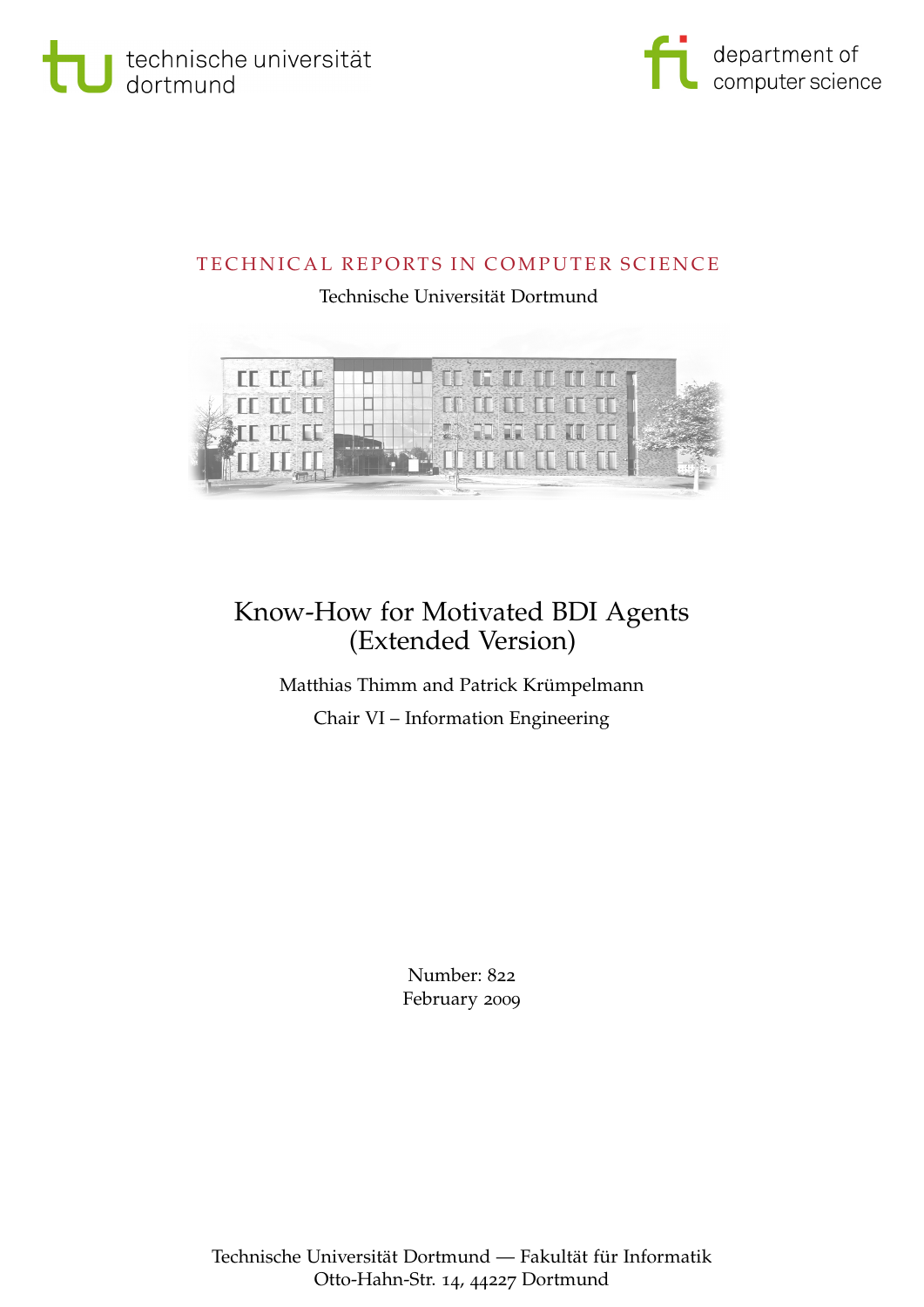Matthias Thimm and Patrick Krümpelmann: *Know-How for Motivated BDI Agents (Extended Version),* Technical Report, Department of Computer Science, Technische Universität Dortmund. © February 2009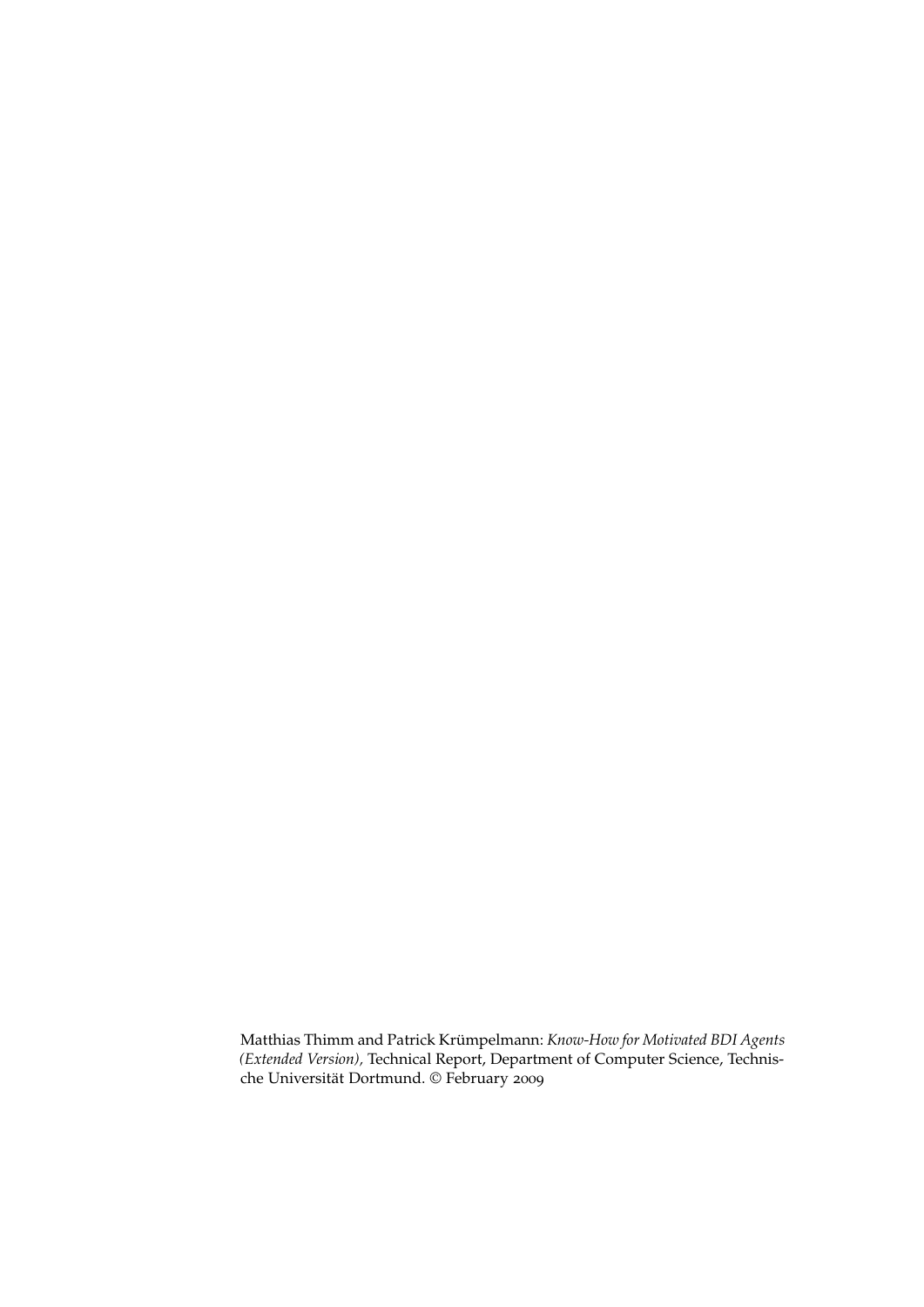#### **ABSTRACT**

The BDI model is well accepted as an architecture for representing and realizing rational agents. The beliefs in this model are focused on the representation of beliefs about the world and other agents and widely independent from the agents intentions. We argue that also the representation of *know-how*, which captures the beliefs about actions and procedures, has to be taken into account when modeling rational agents. Using the notion of *know-how* as introduced by Singh we formalized and implemented a usable and concrete agent architecture that benefits from this representation of procedural beliefs in multiple ways and also supports the representation of motivations that influence the agent's behavior. We enable the agent to reason about its planning capabilities in the same way as it can reason about any other of its beliefs by extending a BDI-based agent architecture to allow the representation of procedural beliefs explicitly as part of the agent's logical beliefs which again influences and enhances the agents behavior.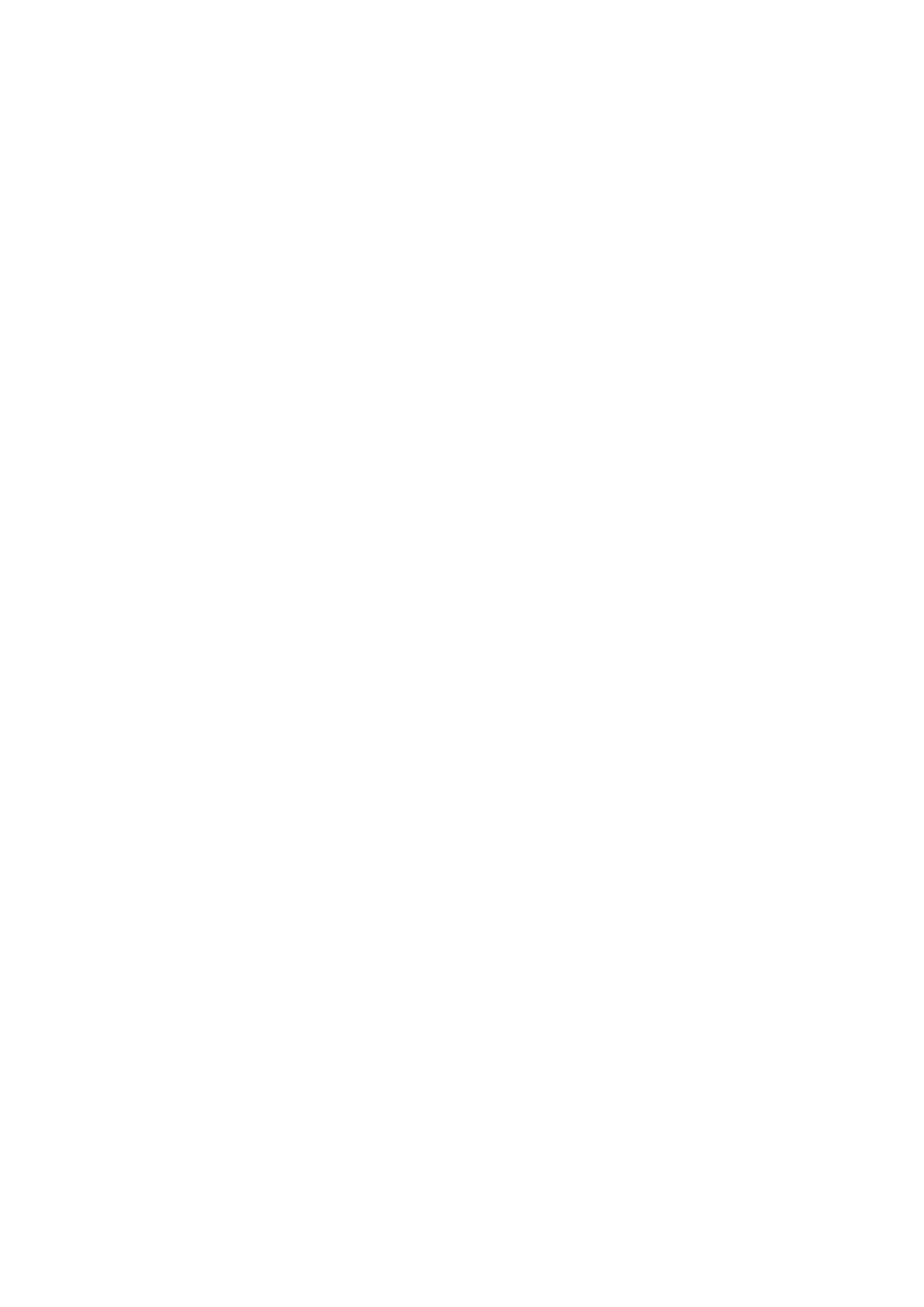### CONTENTS

- Introduction [1](#page-6-0)
- Beliefs and Know-How [3](#page-8-0)
- 3 The Formal Model [5](#page-10-0)
	- 3.1 The Agent Model [5](#page-10-1)
	- .2 Motivations [7](#page-12-0)
	- .3 Belief Base Operations [7](#page-12-1)
- Know-How [9](#page-14-0)
- Reasoning, Applications, and Implementation [19](#page-24-0)
	- .1 Know-How in logic programming [19](#page-24-1)
	- .2 Reasoning about Know-How [24](#page-29-0)
		- .2.1 Sound Know-How [25](#page-29-1)
		- .2.2 Reliable Know-How [25](#page-30-0)
	- .3 Belief Revision and Know-How [27](#page-32-0)
	- .4 Implementation [27](#page-32-1)
- Related Work [29](#page-34-0)
- Conclusion [31](#page-36-0)
- a appendix [33](#page-38-0)
	- A.1 Using Lists in Answer Set Programming [33](#page-38-1) a.1.1 Syntax [33](#page-38-2) a.1.2 Semantics [34](#page-39-0)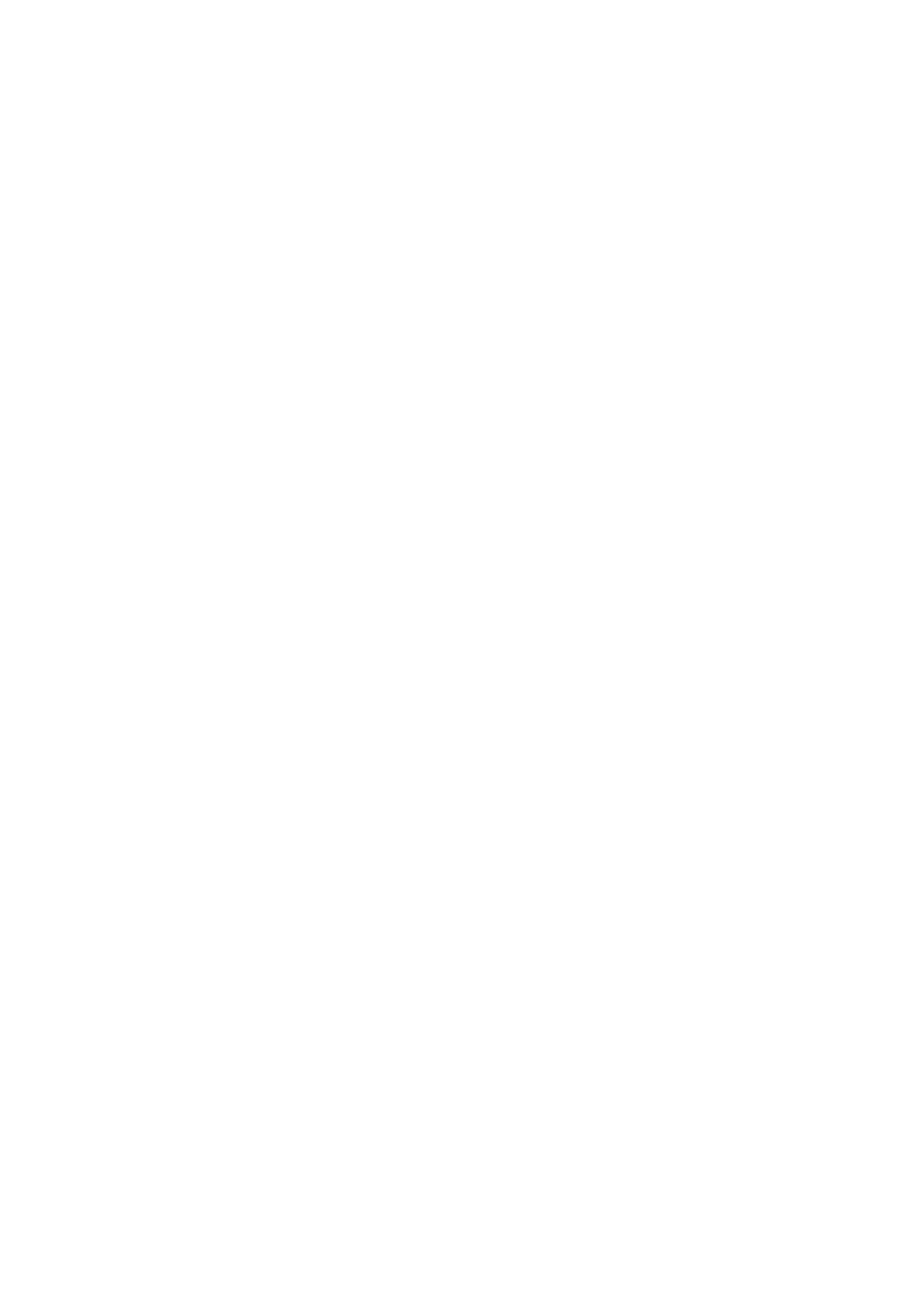# <span id="page-6-1"></span><span id="page-6-0"></span>INTRODUCTION

Planning and agency are two closely related fields in the research of multiagent systems and artificial intelligence in general. In this paper we take a look at the planning capabilities of an agent from the perspective of knowledge representation by explicitly modeling these capabilities as logical beliefs of the agent in order to enable it to reason about and revise them in the same way as any other logical beliefs. We build upon the commonly known and used BDI model [[31](#page-44-0), [24](#page-44-1), [23](#page-44-2)] that divides the mental state of an agent into *Beliefs*, *Desires*, and *Intentions*. In [[26](#page-44-3)] Singh introduced the notion of *know-how* in order to relate the components *Beliefs* and *Intentions* more closely. Know-how describes the part of the logical beliefs of an agent that describes structural knowledge to reach certain goals. While in most modern agent architectures [[2](#page-42-0)] beliefs influence the selection and achievement of intentions the other way around is not supported by these systems in general. Singh [[26](#page-44-3)] claims, that "*since rational agency is intimately related to actions and procedures, it is important also to consider the form of knowledge that is about actions and procedures*". In this paper we take a first step towards the support and implementation of structural knowledge about procedures, i. e. know-how, in a concrete agent architecture [[30](#page-44-4)]. We show how the explicit representation of know-how in an agent can be realized and in which ways this representation gives rise to advantages in reasoning about the agent's beliefs. We support our formal work by an implementation of our know-how formalism in the full fledged BDI multiagent system KiMAS [[15](#page-43-0)] which also supports motivations [[19](#page-43-1)] that may influence goal adoption and the overall behavior of the agent.

This paper is organized as follows. In Section [2](#page-8-0) we give some motivation and examples, followed by a short overview of the KiMAS agent system that extends the commonly known BDI model in several directions in Section [3](#page-10-0). We continue with our formal proposal of know-how in Section [4](#page-14-0) and illustrate the use of know-how in logic programming in Section [5](#page-24-0). In Section [6](#page-34-0) we review related work and in Section [7](#page-36-0) we conclude.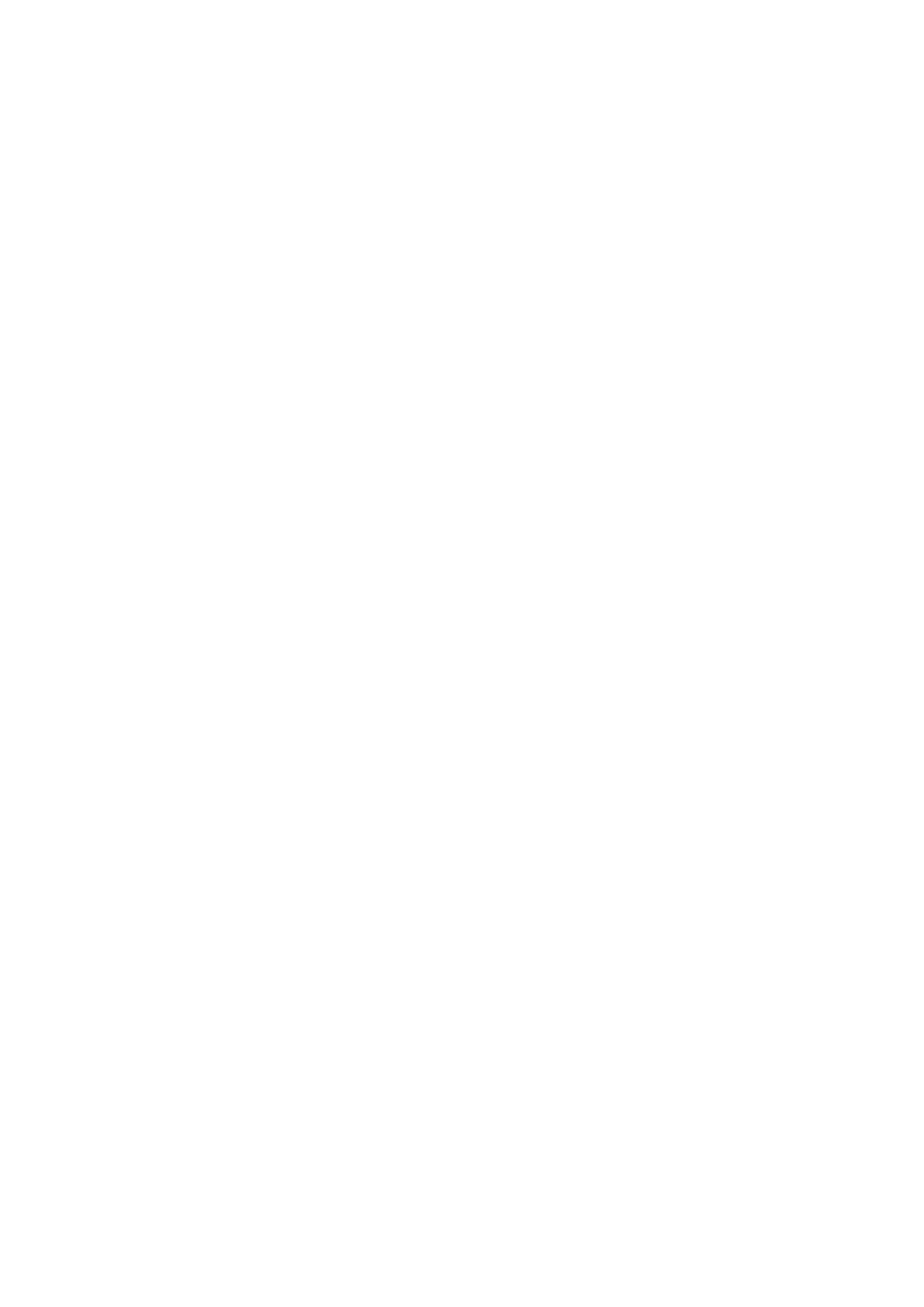# <span id="page-8-3"></span><span id="page-8-0"></span>BELIEFS AND KNOW-HOW

The BDI model [[31](#page-44-0), [23](#page-44-2), [24](#page-44-1)] has become a leading paradigm of the research in agent representation and realization. This model distinguishes between *Beliefs*, *Desires*, and *Intentions* as the main elements of an agent's mind. Informally speaking, *Beliefs* comprise the agent's beliefs about the world and its current situation, *Desires* represent what it wishes to achieve and hence represent possible goals, whereas *Intentions* model the agent's immediate (sub-)goals and thus focus on the next actions the agent should undertake in order to achieve the current goal.

Know-how as introduced by Singh [[26](#page-44-3), [27](#page-44-5)] is an extension to the traditional BDI model. In [[26](#page-44-3)] it has been argued that on a descriptive layer an explicit distinction between beliefs about the world (know-that) and beliefs about how to achieve certain intentions (know-how) is indispensable in order to model agents and their behavior in a natural way. But as know-how is a form of belief, an agent should be able to reason about these beliefs and to revise them. In modern formalizations of the BDI model or other agent architectures for planning and reasoning [[3](#page-42-1), [2](#page-42-0), [17](#page-43-2), [29](#page-44-6), [25](#page-44-7)] planning and beliefs components are mostly kept separate. Although beliefs do (of course) influence intention deliberation and goal generation, the other way round, namely reasoning about the current intentions of the agent and especially reasoning about the capability of how to achieve some state cannot be formalized in a natural way in the above systems. Particularly, the pure knowledge of the possibility to achieve a certain intention is crucial for the agent in order to determine if the intention can be pursued or has to be dropped. In general, there are many situations in which it is necessary for the agent to reason about its planning capabilities.

<span id="page-8-2"></span>*Example* 1*.* Imagine a cleaner robot that pursuits two goals, namely cleaning all rooms in his area and maintain a high battery level. It is crucial for the robot that it *knows how* to reach the charging station before beginning to clean the rooms at any time. Moreover, to efficiently do its task the robot should be able to consider if it can return to the charging station in time when planning more than one step ahead.

<span id="page-8-1"></span>*Example* 2*.* Suppose two agents want to determine time and location for a meeting. The agents do not only have to consider their general capabilities of traveling, e. g. if they have a driving license, but also if their plans for traveling are applicable. If the only road between the first agent's location and the location of the meeting is closed due to road works, then it may not have the capability to reach the meeting in time.

Although the last example can be modeled in several existing agent architectures using only ordinary knowledge representation techniques, there is a difference between checking the beliefs for plan applicability and reasoning about the plans directly. The formalization of an agent becomes unclear and complicated when plan applicability has to be modeled in the beliefs of the agent (in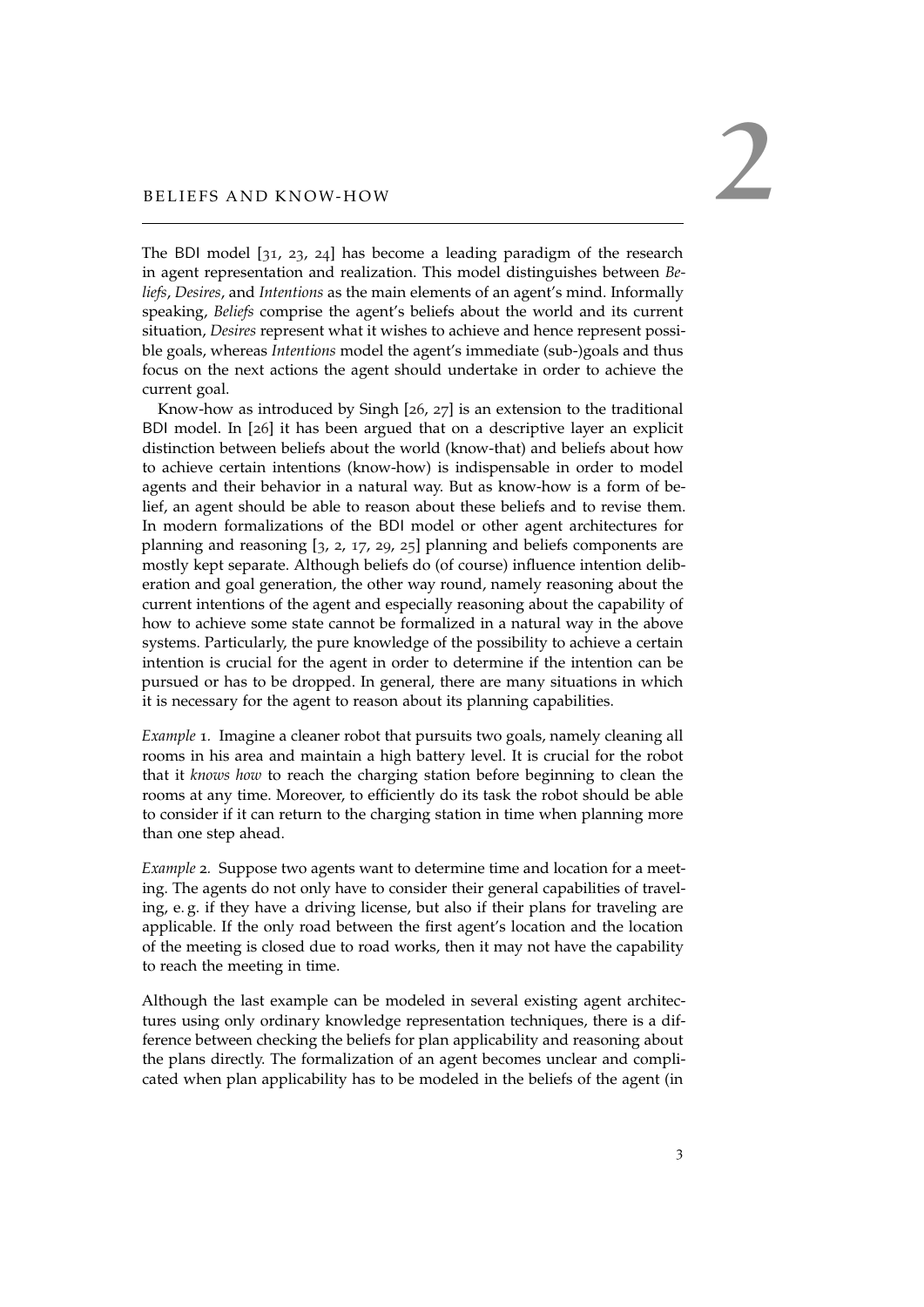#### <span id="page-9-0"></span>4 beliefs and know-how

order to answer queries of other agents as in Example [2](#page-8-1)) as well as in the actual planning component. This also complicates the programming and maintenance of agents from an implementation point of view.

In [[26](#page-44-3)] Singh develops a temporal logic in which know-that and know-how can be specified in order to verify whether an agent is able to achieve certain goals and whether it knows how to achieve them. In this paper, we take the general idea of know-how one step further on the way from a specification and verification tool towards a programming tool [[30](#page-44-4)]. To our knowledge the concept of know-how has not been developed further since Singh's publications in the late 1990s while planning and intention generation are active fields [[16](#page-43-3), [4](#page-42-2)] including some ideas of how to combine state-of-the-art knowledge representation and reasoning techniques with problem solving and planning, e. g. [[17](#page-43-2)]. Here we introduce know-how as a formalization of an agent's planning capabilities in a declarative manner and show how the agent can use this representation to reason about it.

Another problem with handling belief and planning components separately is revision of plans [[15](#page-43-0), [14](#page-43-4), [13](#page-43-5), [1](#page-42-3)]. Although existing agent architectures like Jason [[3](#page-42-1)] allow rudimentary revision of plans in form of addition and deletion of plans, sophisticated revision techniques are usually not supported. When considering know-how as beliefs it is reasonable to apply standard belief revision techniques for this planning knowledge as well in order to benefit from this large body of work. Treating planning knowledge as beliefs lets the agent get revision techniques for planning knowledge for free as this representation enables the agent to revise this knowledge in the same manner as other beliefs. Revision of planning knowledge (and not just addition and deletion of fragments of structural knowledge) can be useful in many different circumstances.

*Example* 3*.* Consider again the cleaner robot from Example [1](#page-8-2). Suppose one of the rooms the robot is ordered to clean has two doors, one of them is blocked and the other is passable. Suppose now that due to rearrangement of the furniture the first door is passable and the second one is blocked. The robot now has to revise its structural knowledge to use the first door in order to know how to access the room.

Besides revision, the above example introduces another important aspect of rational agency that is closely related to revision: Learning. A rational agent should be able to reason about success and failure of its plans and actions and acquire new (structural) knowledge through experience. When modeling this structural knowledge as beliefs, learning from experience and belief revision become even more closely related. In the above example the robot might not have been explicitly informed about the rearrangement of the furniture and it has to learn the changes from experience. When trying to enter the room for the first time it will notice that the action of entering the room cannot be applied due to the blocked door. This information can be used by an appropriate belief revision operator to revise the (structural) beliefs accordingly.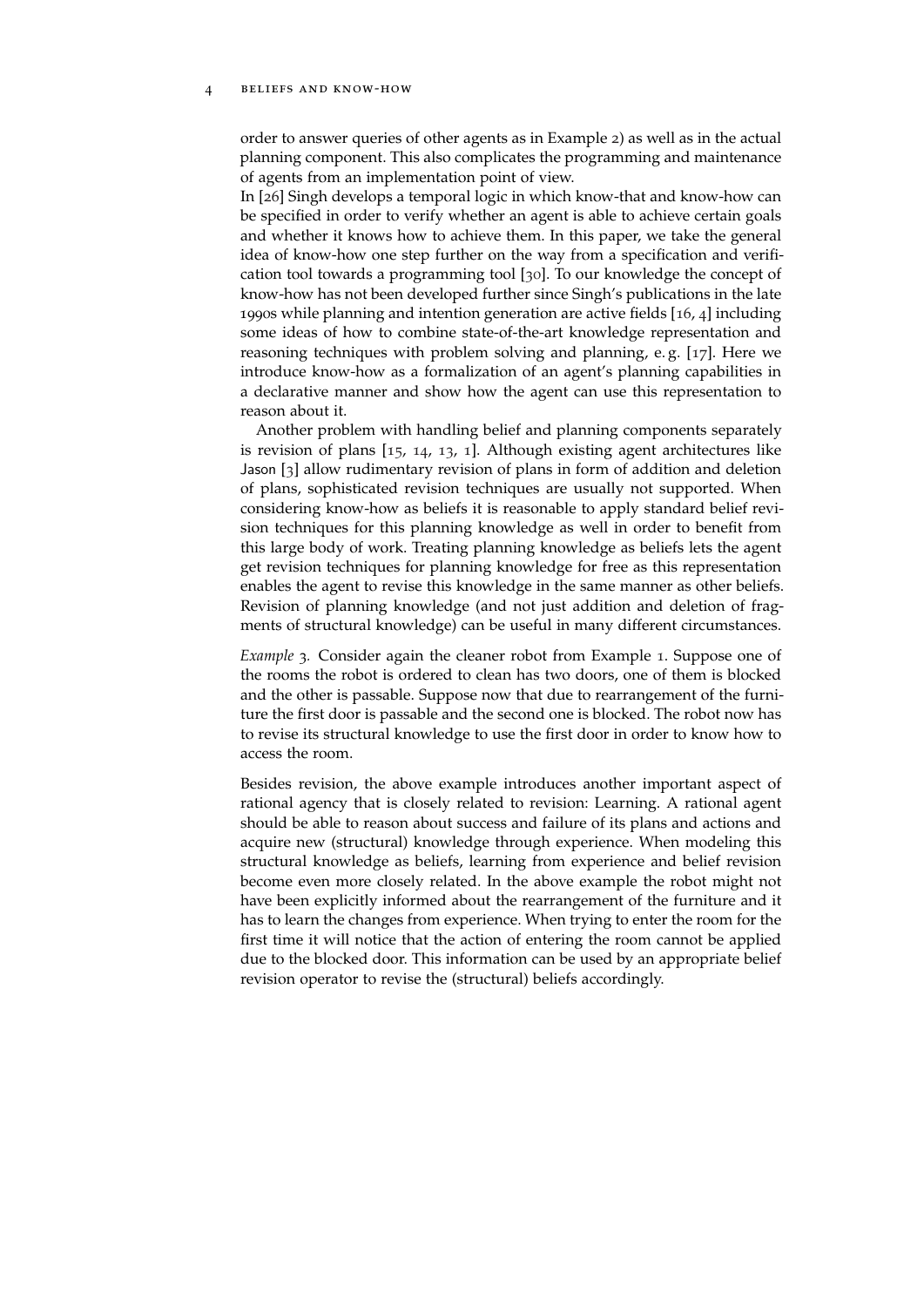<span id="page-10-2"></span><span id="page-10-0"></span>We denote *Des* as the set of all desires or possible goals an agent can have, where a desire or a possible goal is an atom that an agent wants to become true in its beliefs. An agent maintains a subset *D* ⊆ *Des* of all possible goals, e. g. the cleaning robot of Example [1](#page-8-2) has the desires  $D = \{clean\_all, battery\_healthy\}.$ Every agent has, at each moment, one selected goal that it currently pursuits, denoted *selected*(*D*). Similarly, an agent maintains a set of abstract intentions *I* ⊆ *Int* where *Int* denotes the set of all possible intentions. In general, the set *I* is represented as a stack and is used as one whenever needed. The type of representation used will be evident given the context. Intentions describe the aims of the agent that it currently pursuits in order to fulfill its selected goal. These are represented as atoms as well but are more concrete than desires. For clarity of presentation, we use only propositional goals and intentions. Every time an agent selects a new goal, this goal becomes its next intention. At any time the set *I* correlates directly to the current pursuited goal *selected*(*D*) and contains the next subgoals the agent wants to become true in order to fulfill its current goal *selected*(*D*). Some intentions can be directly fulfilled by performing an atomic action and are called *atomic intentions*.

#### <span id="page-10-1"></span>3.1 the agent model

For simplicity of representation we abstract from a concrete communication protocol between agents here and introduce the set *P* of possible perceptions that is used to model both perceptions from the environment and communication acts from other agents. We refer to e.g.  $[15, 5]$  $[15, 5]$  $[15, 5]$  $[15, 5]$  $[15, 5]$  for the treatment of this issue in general.

An agent in our framework is modeled using two components: a data component and a functional component. The data component is a passive component that stores the whole mental state of the agent and contains its desires, motivations, capabilities, logical beliefs, intentions, and know-how. The last three are also subsumed by the notion of general "beliefs" as these can be manipulated in the same way as ordinary logical belief by the mechanisms introduced in this paper. To represent the logical beliefs of an agent we use extended logic programs as described in the previous section, so let  $K$  be the set of all extended logic programs. Let C be the set of all atomic actions an agent can perform,  $K\mathcal{H}$ the set of all know-how bases, and *Mot* the set of all possible motivations (the last two will be explained later).

*Definition* 1 (Data Component). A *data component* is a tuple  $A = (KB, \Sigma, D, I, C,$ *M*), where  $KB \in \mathcal{K}$  is the logical belief base of the agent,  $\Sigma \in \mathcal{KH}$  is the knowhow base of the agent,  $D \subseteq Des$ ,  $I \subseteq Int$ ,  $C \subseteq C$  is a set of atomic actions the agent can perform, and  $M \in M$ ot denotes the (basic) motivation of the agent.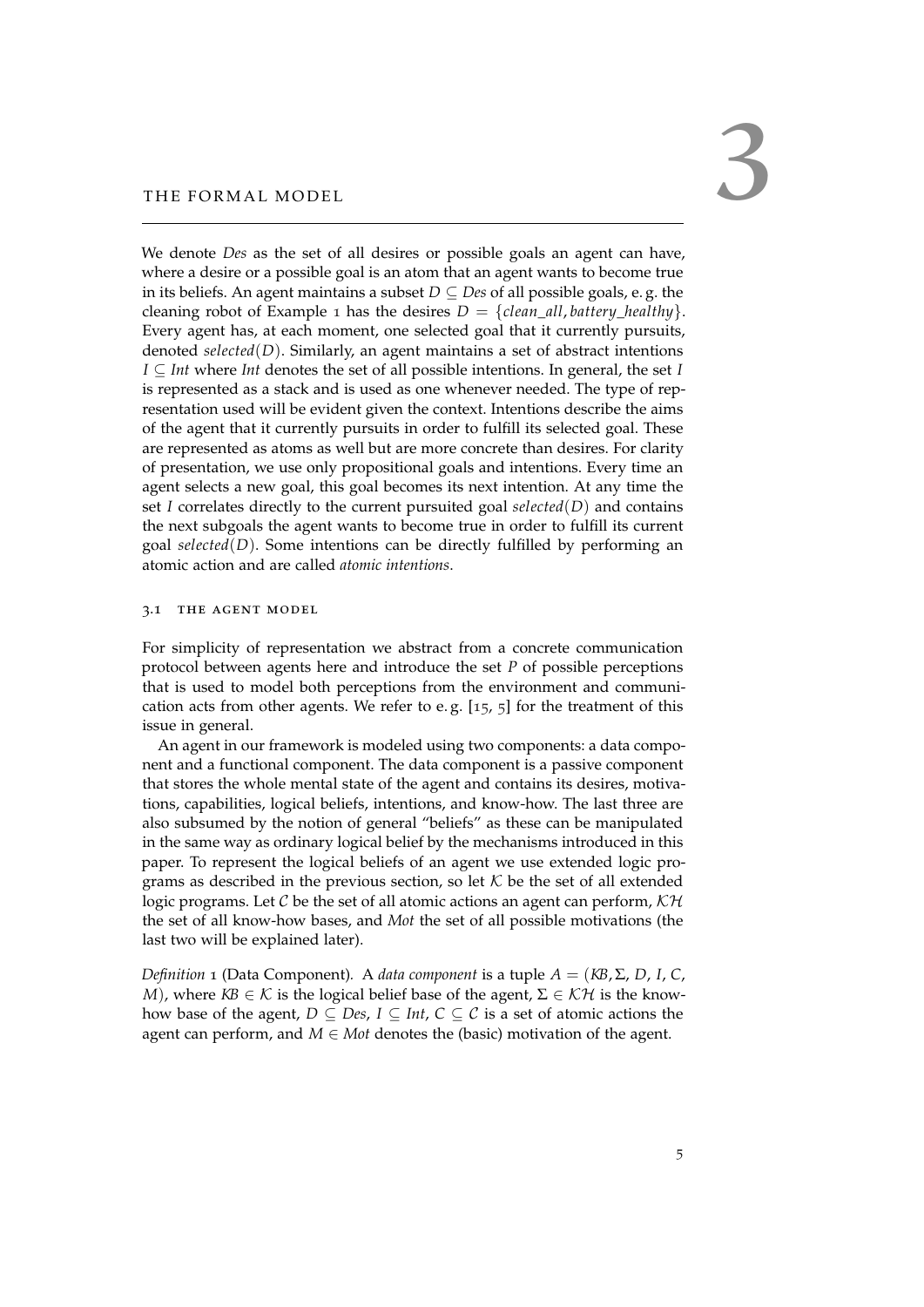#### 6 the formal model

The element  $\Sigma$  is the topic of this paper and will be described in more detail in the next section. Furthermore, we will shed some light on the element *M* in the next subsection.

Given an initial data component *A*, the agent acts and evolves in its environment and thus its data component changes over time. The procedures that determine how an agent uses its current state to deliberate its next actions are described by its *functional component*. The *functional component* of an agent is a set of functions revising its internal state in a particular situation or outputting an action that the agent wants to perform.

*Definition* 2 (Functional component)*.* Let *αbel*, *αupd*, *αsubgoal*, *αselect*, *αaction* be functions defined as:

- $\alpha_{bel}$  :  $K \times P \rightarrow K$  (belief base operation)
- $\alpha_{upd}: K \times \mathfrak{P}(Des) \times Mot \times \mathfrak{P}(Int) \rightarrow \mathfrak{P}(Int)$  (intention update operation)
- $\alpha_{subgoal} : K \times K\mathcal{H} \times Int \rightarrow \mathfrak{P}(Int)$  (subgoal generation operation)
- $\alpha_{select} : \mathfrak{P}(Int) \times \mathcal{C} \rightarrow Int$  (intention selection operation)
- $\alpha_{action}: Int \rightarrow C$  (action selection operation)

A tuple  $\varphi = (\alpha_{bel}, \alpha_{upd}, \alpha_{subgoal}, \alpha_{select}, \alpha_{action})$  is called a *functional component*.

*Definition* 3 (Agent)*.* An *agent* is a tuple (*K*, *ϕ*) with a data component *K* and a functional component *ϕ*.

<span id="page-11-0"></span>

Figure 1: A graphical representation of the agent model. (The control flow is depicted with solid lines and the data flow with dashed lines.)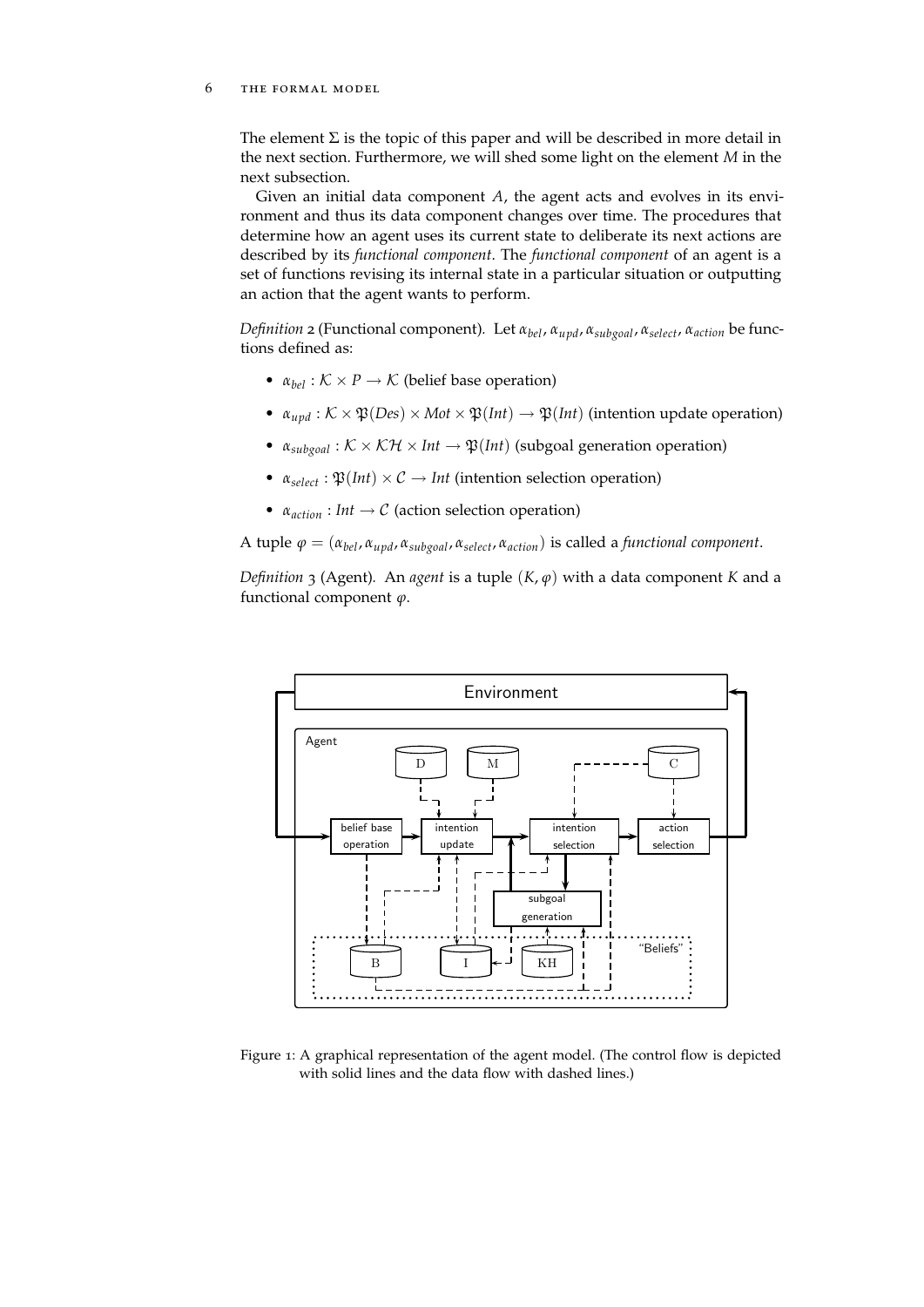<span id="page-12-2"></span>An agent is modeled as an infinite loop executing these operations as illustrated in Figure [1](#page-11-0). When the agent receives a perception  $p \in P$  from the environment, it revises its logical beliefs using its belief base operation yielding a new belief base. Following on this, the agent has to check whether its current intentions have to be updated or if a new goal has to be selected given the change of the world, using its intention update operation. The motivation *M* of the agent is used for the determination of a new selected goal as we will elaborate in Subsection [3](#page-12-0).2. The intention selection operation then simply selects the top intention from the agent's intention stack and checks whether there is an atomic action to handle it. If that is the case, the action selection operation selects a suitable action (if there is more than one for the particular intention) and executes that action in the environment. If the intention cannot be fulfilled directly by means of an atomic action, it must be split up in less abstract intentions by using the agent's know-how. The subgoal generation operation uses the agents know-how to split up the current pursued goal or the next intentions into more concrete intentions. This operation is the topic of the next section. But before this, in order to motivate the whole agent model, we continue with some illustrations on two other components, namely motivation and the belief base operation.

#### <span id="page-12-0"></span>3.2 MOTIVATIONS

The desires *Des* of autonomous agents correspond to the set of possible goals. An agent maintains a subset  $D \subseteq Des$ , but might not be able to aim at several of these desires simultaneously. Thus a mechanism is needed to decide which *d* ∈ *D* will be taken into consideration next. We introduce motivations [[19](#page-43-1), [20](#page-43-6)] in this context. The possible motivations *Mot* are non-derivative components that characterise the personality of an autonomous agent and provide the agent with a higher-level control.

These components, e. g. greed or altruism, do not specify a state of affairs to be achieved and can hardly be described in logical terms. Therefore, they are not equal to the notion of goals in the classical sense of artificial intelligence. Instead motivations provide reasons for a goal, which could be having someone else's money or being generous. More precisely, in our system a motivation *M* induces a total preorder  $\leq_M$  on the set of possible goals, which is a total, transitive and reflexive relation. Let  $d_1$ ,  $d_2 \in D$  be two desires, then  $d_1 \leq_M d_2$ iff the motivation *M* for  $d_1$  is at least as strong as for  $d_2$ . Thus the set of the agent's desires is partitioned into several sets  $D = (D_0^M, \dots, D_k^M)$  with

$$
d_1 \in D_i^M \wedge d_2 \in D_j^M \wedge i \leq j \iff d_1 \leq_M d_2 \quad .
$$

The next goal,  $selected(D)$ , will be a randomly selected  $g \in D_0^M$  as the set  $D_0^M$ contains the desires which are motivated the most. To simplify matters we let every agent be driven by only one motivation *M* that forms the personality of the agent.

#### <span id="page-12-1"></span>3.3 belief base operations

The environment of a multiagent system tends to be highly dynamic and in addition to that agents tend to interact with each other. These occurrences lead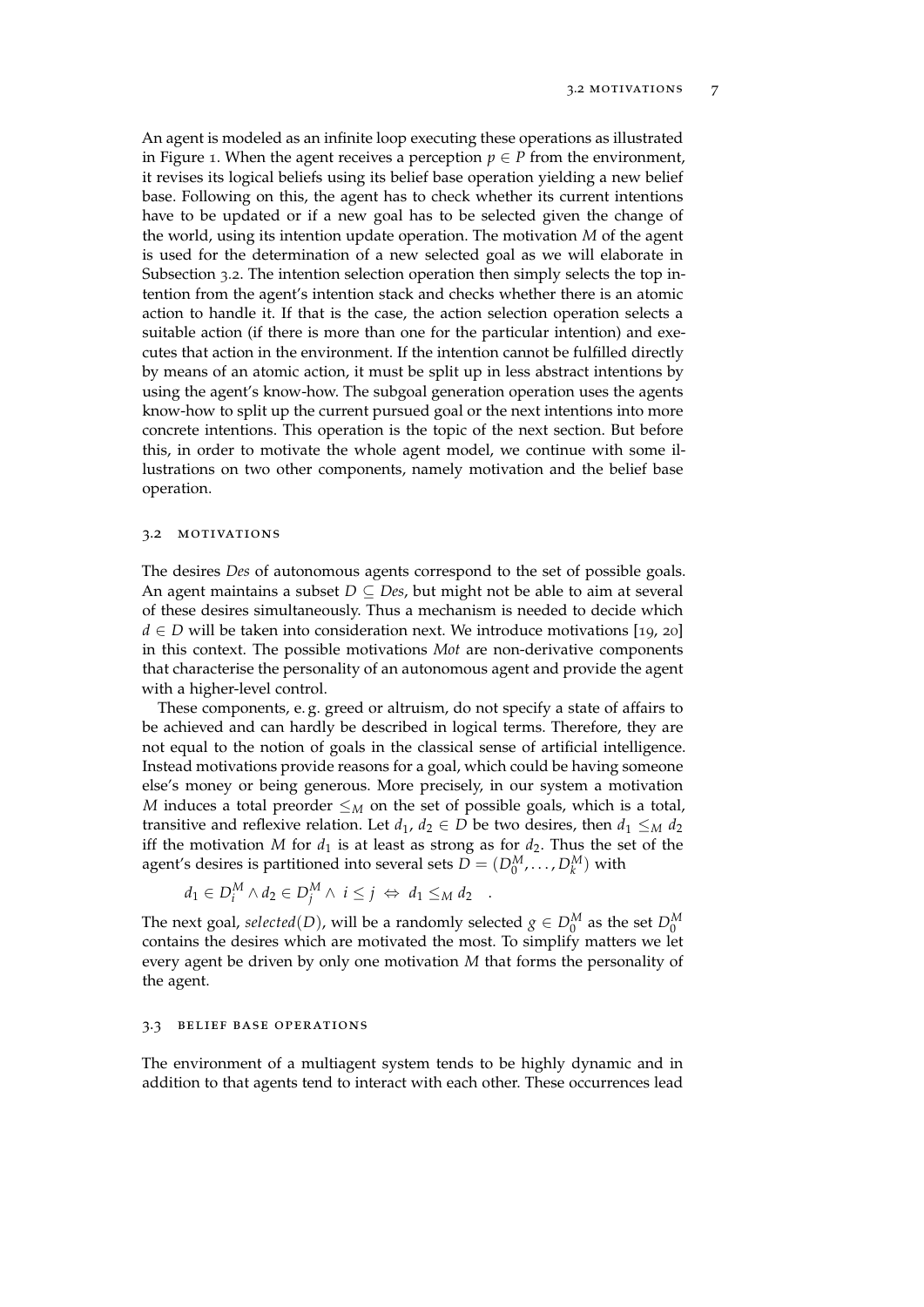#### <span id="page-13-0"></span>8 THE FORMAL MODEL

to changes of the beliefs of an agent and are summarized as perceptions in this paper. On the arrival of new perceptions the belief base operation function  $\alpha_{hel}$  :  $K \times P \rightarrow K$  incorporates the new information gained by the perception into the beliefs of the agent. This new information might be conflicting with former held beliefs of the agent as the environment might have changed or more specific information might be available. Therefore, the belief base operation function has to be capable of dealing with arising conflicts in a sensible manner in order to come to a consistent belief state and to enable reasoning based on this. Our framework can deal with a variety of belief base operators, potentially varying between different agents. The representation of the agents beliefs as extended logic programs enables the use of standard update mechanisms for these. In such a setting older or less accurate information has to be selected for rejection in order to come to a consistent belief set this rejection is widely based on preferences on rules [[9](#page-42-5)]. Particularly interesting scenarios arise if the informations that are exchanged in the system are not completely trustworthy such that an appropriate processing of the diverse credibility of the available information has to be dealt with. For details on communication and metainformation handling in such a setting we refer to  $[15]$  $[15]$  $[15]$  and for details on credibility handling in multiagent systems to [[14](#page-43-4)].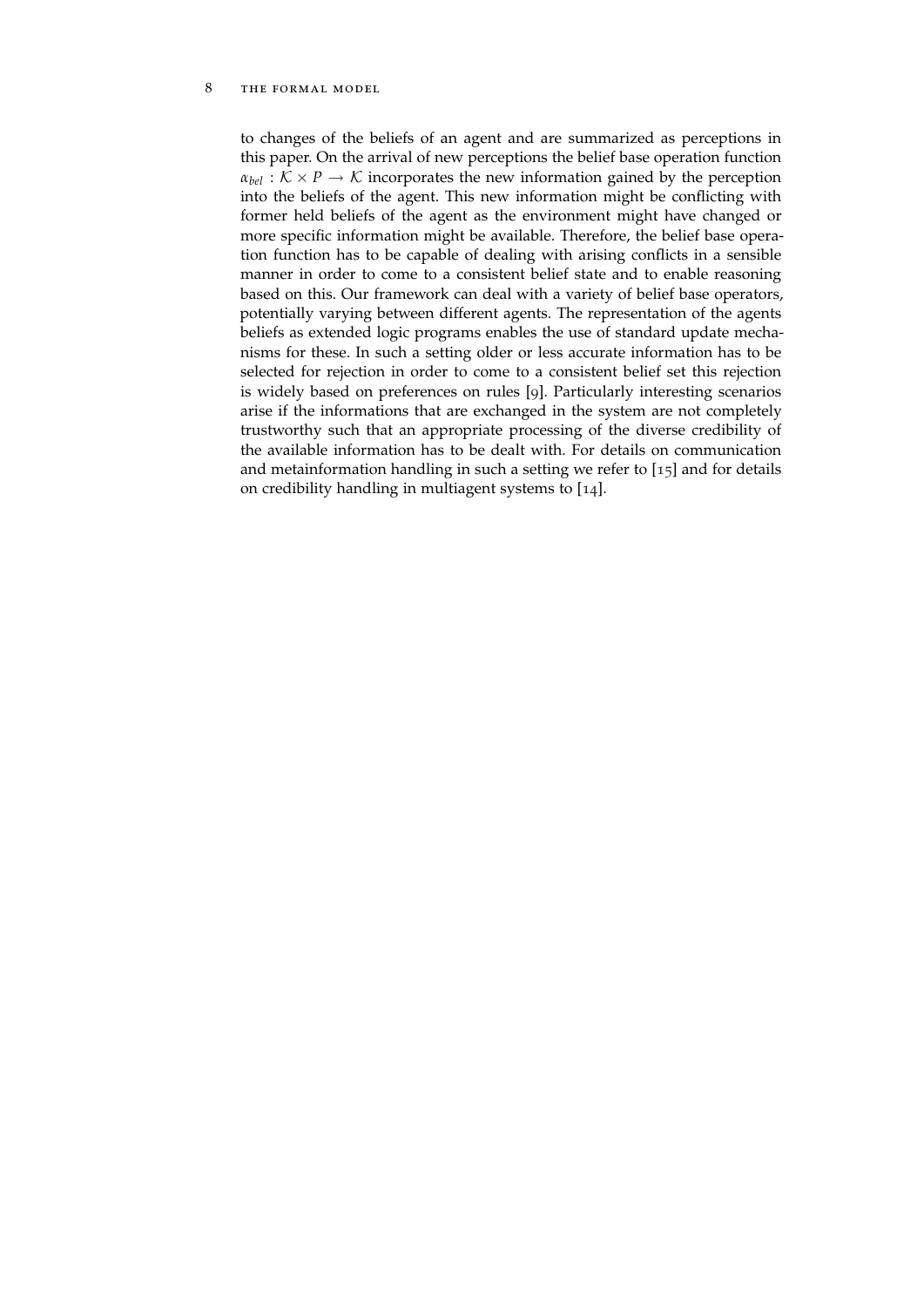<span id="page-14-0"></span>

The know-how of an agent is structured in *know-how statements* which is the atomic form of a structural piece of information.

<span id="page-14-2"></span>*Definition* 4 (Know-How Statement)*.* A *know-how statement σ* is a tuple

 $\sigma = (a, (s_1, \ldots, s_n), \{c_1, \ldots, c_m\})$ 

with goals  $a, s_1, \ldots, s_n \in Int, a \notin \{s_1, \ldots, s_n\}$  and literals  $c_1, \ldots, c_m$ . The goal *a* is called the *target*, the goals *s*1, . . . ,*s<sup>n</sup>* are called the *sub-targets*, and the elements  $c_1, \ldots, c_m$  are called the *conditions* of  $\sigma$ .

The informal meaning of a know-how statement

 $\sigma = (a, (s_1, \ldots, s_n), \{c_1, \ldots, c_m\})$ 

is as follows: In order to achieve goal *a* the agent can try to achieve the subgoals  $s_1, \ldots, s_m$ , if the conditions  $c_1, \ldots, c_m$  are fulfilled with respect to the agent's beliefs. Due to  $a \notin \{s_1, \ldots, s_n\}$  we do not allow know-how statements to be recursive.

<span id="page-14-1"></span>*Example* 4*.* We continue Example [1](#page-8-2) of the cleaner robot. Suppose the robot has the top-level goal (desire) to clean all rooms in its area which is represented by *clean*\_*all*. Suppose now that there are two rooms in its area, a hallway and a lounge, and that the robot shall verify that its battery is full before it starts cleaning these rooms. This knowledge can be captured by the know-how statement

$$
\sigma = (cleaned\_all, (cleaned\_hallway, cleaned\_lounge),{battery_full}).
$$

The function *goal*/1 is used to denote the goal of a know-how statement, for example  $\text{goal}(\sigma) = \text{clean\_all}$  for the know-how statement in Example [4](#page-14-1).

*Definition* 5 (Know-How Base). A *know-how base*  $\Sigma$  is a finite set of know-how statements.

<span id="page-14-3"></span>*Example* 5*.* We continue Example [4](#page-14-1). Let  $\Sigma$  of the robot be given by  $\Sigma = \{\sigma_1, \ldots, \sigma_n\}$ *σ*5}:

$$
\sigma_1 = (cleaned\_all, (cleaned\_hallway, cleaned\_lounge),{battery_full})
$$

- *σ*<sup>2</sup> = (*cleaned*\_*hallway*,(*at*\_*hallway*, *vacuumed*\_*hallway*), {*bag*\_*empty*})
- *σ*<sup>3</sup> = (*cleaned*\_*lounge*, (*ordered*\_*robotxy*\_*to*\_*clean*\_*lounge*), {*robotxy*\_*available*})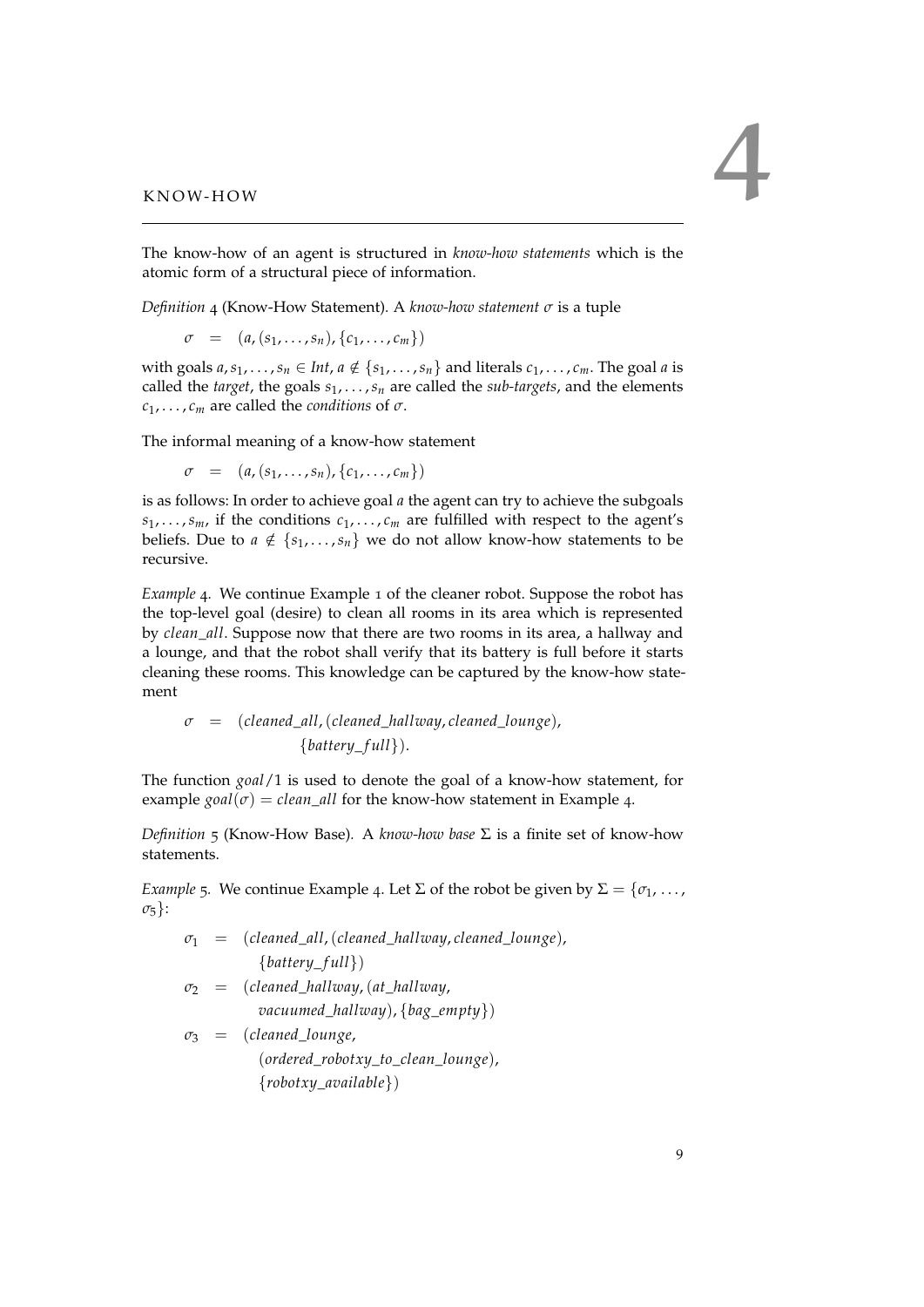<span id="page-15-1"></span>
$$
\sigma_4 = (cleaned\_lounge, (at\_lounge, \nfree\_lounge, vacuumed\_lounge), \{\})
$$
\n
$$
\sigma_5 = (free\_lounge, \n (people\_sent\_away), \{at\_lounge\})
$$

The know-how statement  $\sigma_1$  is taken from Example [4](#page-14-1) and  $\sigma_2$  states that in order to clean the hallway the robot has first to go to it and second to do the actual vacuuming. This statement can only be applied by the robot, if its vacuum cleaner bag is empty. The interpretation of the other statements should be clear by following this scheme. Observe that the robot has two alternatives for the intention *clean*\_*lounge*: Given that the helper robot *robotxy* is present, our robot can order *robotxy* to do the job for it. Also note, that the fulfillment of the intention *at*\_*lounge* in *σ*<sup>4</sup> is a prerequisite for the fulfillment of the intention *f ree*\_*lounge* in *σ*5. The intentions *at*\_*hallway*, *at*\_*lounge*, *vacuumed*\_*hallway*, *vacuumed*\_*lounge*, *ordered*\_*robotxy*\_*to*\_*clean*\_*lounge*, and *people* sent *away* are atomic intentions that can be fulfilled by executing the suitable atomic action, e. g. a walking action or an action to send away the inhabitants from the place of work.

In order to describe the semantics of know-how and the algorithm to use it we use state transition systems [[21](#page-43-7)]. Besides the belief base and the know-how base, a record describing the current state of the plan deliberation is needed to fully describe an agent's mental state in our framework. Also to keep track of already failed plan deliberations we use a notion of intention tree similar to e. g. [[28](#page-44-8), [32](#page-44-9)] which generalizes the notion of an intention stack.

<span id="page-15-0"></span>*Definition* 6 (Intention tree)*.* An *intention tree I* is a tree with two sorts of nodes with the root node being a goal and for every node *K* it holds:

- iff *K* is a goal, then every child of *K* is a know-how statement *σ* with  $\text{goal}(\sigma) = K$ ,
- iff *K* is a know-how statement *σ*, then the (ordered) children of *K* are the subgoals of *σ*.

Furthermore there is exactly one node, that is additionally labelled "*current*", which is also returned by the function curr(*I*). Furthermore the empty tree  $I_{\varnothing}$ is also an intention tree with curr( $I_{\emptyset}$ ) being undefined.

Informally speaking, an intention tree *I* captures the current state of the pursuit of a goal. The initial state of an intention tree is described by a root node *R* that is labelled with "*current*". For simplicity of presentation we assume that the agent only pursues one goal at a time, but the approach can be generalized by considering several intention trees. When a goal node *K* is labelled "*current*", then the agent selects a know-how statement with target *K* that is not already a child of that node and adds that know-how statement as a child of *K*. Here we assume that for every possible intention there is at least one know-how statement for that goal in the know-how base of the agent<sup>1</sup>. All sub-targets of that know-how statement are added as (ordered) children of that node and

<sup>1</sup> See also the notion of *reliable know-how* in Section [5](#page-29-1).2.1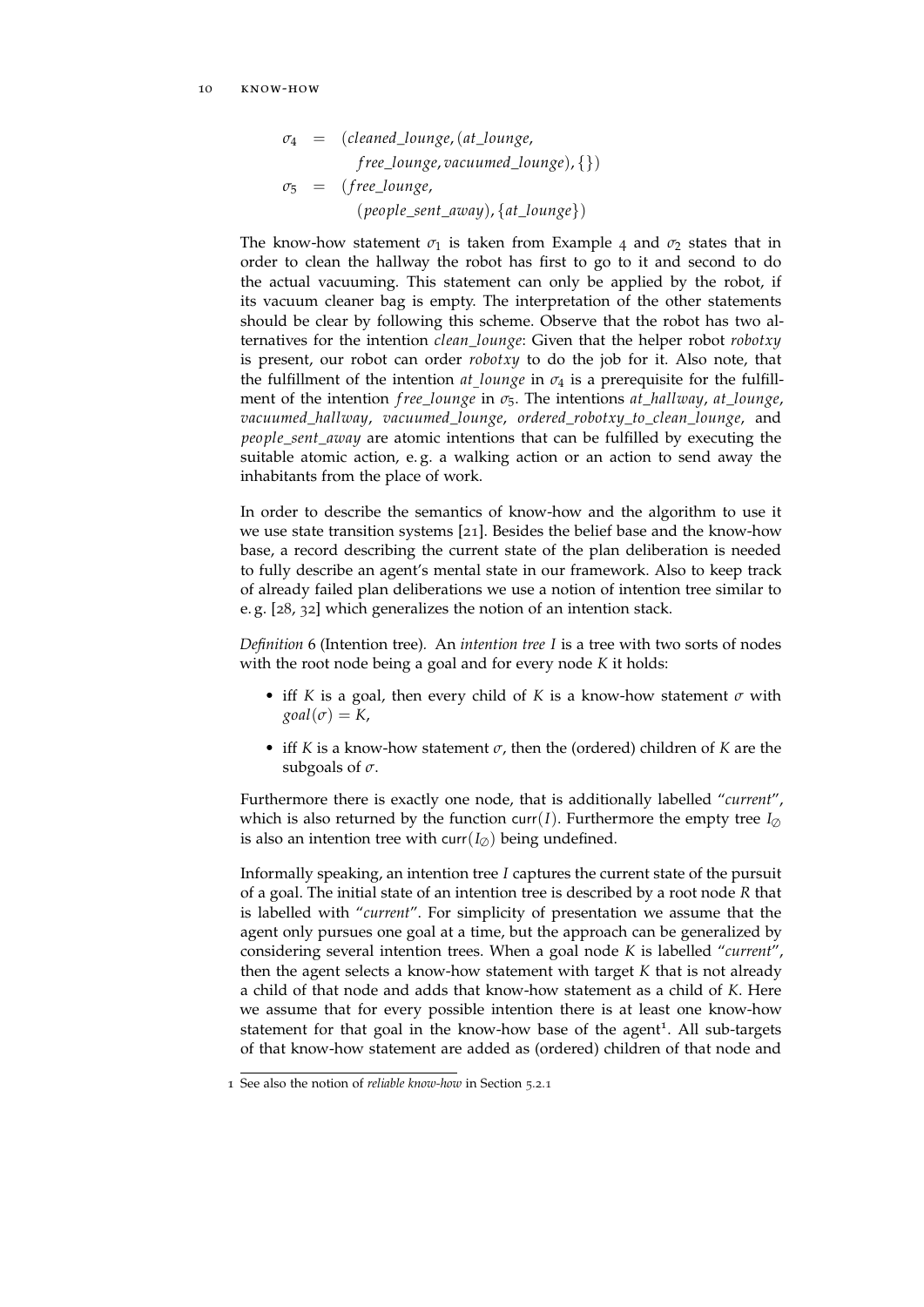the "*current*" label is moved to the first sub-target. That process is repeated until an atomic goal is labelled with "*current*". Then the agent executes the corresponding action and the "*current*" label is moved to the next sibling (if it exists) or to the next sibling of the first know-how statement bottom-up that has not been fulfilled yet. Here, we assume that actions cannot fail and that they always bring about the intended results. When a know-how statement cannot be applied due to failure of the conditions or failure of some of the sub-targets, the agent selects another know-how statement for the corresponding target and goes on. If there is no know-how statement for a goal or all know-how statements failed, then the goal failed as well as its parent know-how node.

We now formalize the above intuition using state transition systems. An agent's mental state  $\Omega$  is described by its data component  $A = (KB, \Sigma, D, \Sigma)$ *I*, *C*, *M*) and an auxiliary label PREV-STATE

$$
\Omega = \langle A, \text{prev-strate} \rangle
$$

The label prev-state describes the output of the previous state of deliberation and is one of

- AP: an action has just been performed
- IA: an intention has been added to *I*
- KA: a know-how statement has been added to *I*
- KF: a know-how statement failed
- KP: a know-how statement has been completely processed
- NO: no operation has been performed

As the intention tree  $I$  is the only component that can be altered by the following state transition system, we will abbreviate the mental state

 $\langle (KB, \Sigma, D, I, C, M),$  prev-state)

of an agent by  $\langle I$ , PREV-STATE $\rangle$ .

We will need some further notation for the upcoming state transition system. If *I* is an intention tree and *A* a node in *I*, then children(*A*) denotes the set of children of *A*. If *A* is labelled with an intention, then all nodes in children(*A*) are labelled with know-how statements and vice versa, due to Definition [6](#page-15-0). If curr(*I*) is a goal and  $\sigma$  is a know-how statement, the function addChild( $I, \sigma$ ) returns a new intention tree *I'*, that is a copy of *I* except that curr(*I*) get a new child  $\sigma$  and the "current" label is moved to  $\sigma$ . Similarly, if curr(*I*) is a know-how statement and  $s_1, \ldots, s_n$  are the sub-targets of  $\sigma$ , the function addChildren( $I, \{s_1, \ldots, s_n\}$ ) returns a new intention tree  $I'$ , that is a copy of *I* except that curr $(I)$  gets new (ordered) children  $s_1, \ldots, s_n$  and the "*current*" label is moved to  $s_1$ . For a goal node *K* the function hasNext(*K*, *I*) returns *true* if and only if *K* has a successor sibling in *I* given the ordering that was imposed on it and its siblings. Otherwise hasNext(*K*, *I*) returns *f alse*. Consecutively, if hasNext(*K*, *I*) is *true*, the function nextSubtarget( $I$ ) returns a new intention tree  $I'$ , that is a copy of  $I$ except the "*current*" label is moved to the next sibling of *K*. For an arbitrary node *K*, the function hasParent(*K*, *I*) returns *true* if and only if there is an goal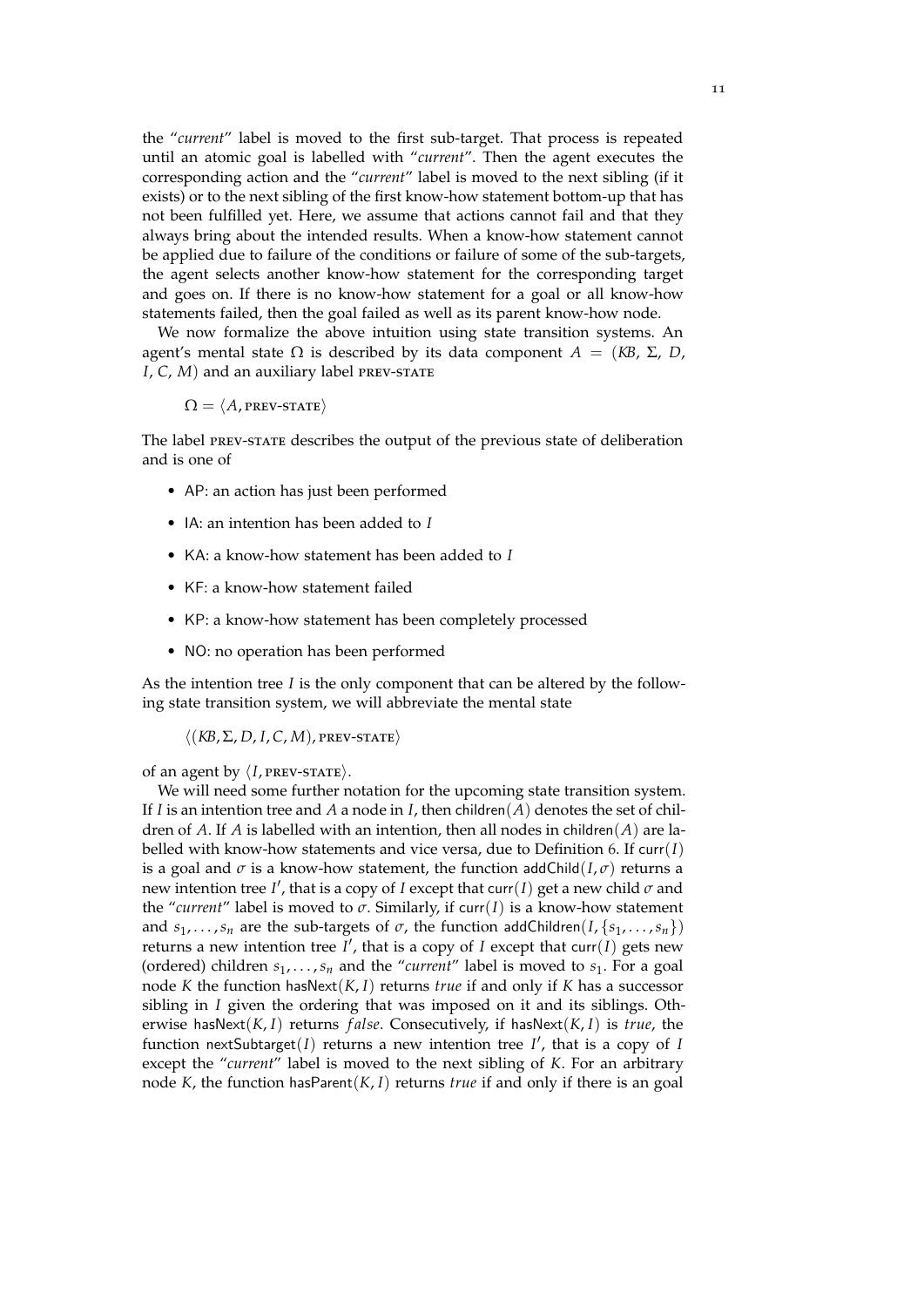#### 12 know-how

node  $K' \neq K$  that is an ancestor of  $K$  in  $I$ . The function toParent $(I)$  returns a new intention tree *I'*, that is a copy of *I* except the "*current*" label is moved to the first intention node  $K' \neq K$  that is an ancestor of *K* in *I*. For a know-how statement node  $K$ , the function is Applicable $(K)$  returns *true* if and only if the conditions of *K* are valid conclusions of the agents knowledge base *KB*.

Now we are able to define a state transition system that describes the semantics of know-how. Given a certain mental state  $\Omega$  of an agent, the next state  $\Omega'$ is given by the following transition rules.

• Transition rules for state IA:

$$
\frac{\text{atomic}(\text{curr}(I))}{\langle I, \text{IA}\rangle \longrightarrow \langle I, \text{AP}\rangle} \tag{1}
$$

*Explanation*: If the current intention of the agent is atomic, perform this action. The actual execution of the action and the integration of the result, i. e., new perceptions the agent might receive, are not incorporated in the above rule. As we are only interested in the planning behavior of the agent, this results in a transition from the intention-added state to the action-performed state.

$$
\frac{\neg atomic(\text{curr}(I)) \land \sigma \in \Sigma \land goal(\sigma) = \text{curr}(I)}{\langle I, I \mathsf{A} \rangle \longrightarrow \langle \text{addChild}(I, \sigma), \mathsf{KA} \rangle} \tag{2}
$$

*Explanation*: If an intention has been added to be fulfilled and that intention is not atomic than add a know-how statement for this intention to the intention tree. Remember that we assume that there is at least on know-how statement for every intention in the know-how base of an agent.

• Transition rules for state AP:

$$
\frac{\text{hasNext}(\text{curr}(I), I)}{\langle I, \text{AP} \rangle \longrightarrow \langle \text{nextSubtarget}(I), \text{IA} \rangle}
$$
(3)

*Explanation*: If the current pursued intention has another sub-target after that one that has just been fulfilled, then set this sub-target as next intention.

$$
\frac{\neg \text{hasNext}(\text{curr}(I), I) \land \text{hasParent}(\text{curr}(I), I)}{\langle I, \text{AP} \rangle} \tag{4}
$$

*Explanation*: If the just fulfilled intention was the last sub-target of the parent know-how statement, then this know-how statement has been completely performed.

$$
\frac{\neg \text{hasNext}(\text{curr}(I), I) \land \neg \text{hasParent}(\text{curr}(I), I)}{\langle I, \text{AP} \rangle \longrightarrow \langle I_{\oslash}, \text{NO} \rangle} \tag{5}
$$

*Explanation*: If the just fulfilled intention was the last sub-target of the parent know-how statement and its parent intention is the root intention, i. e. the current goal, then the agent is finished and does nothing.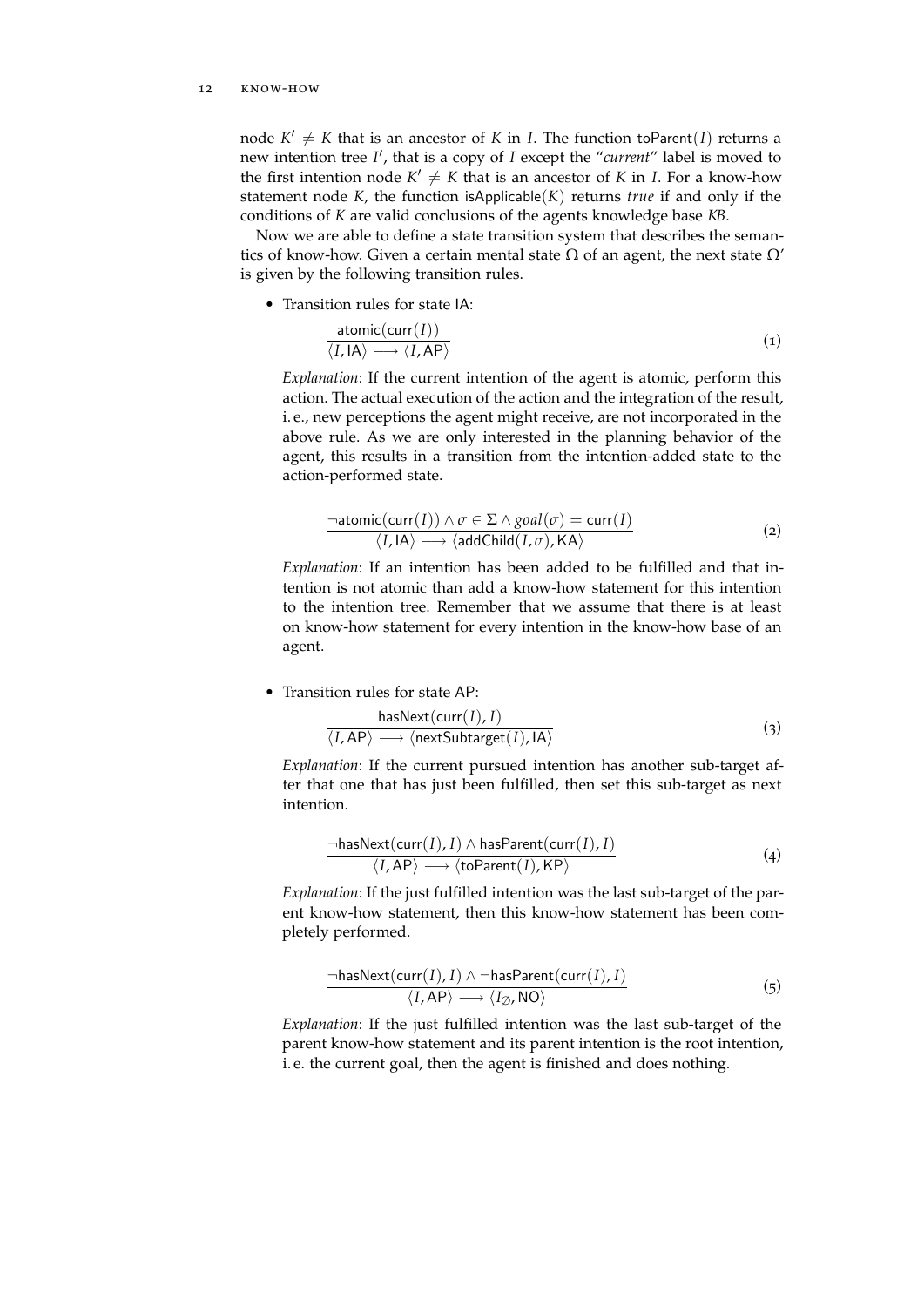• Transition rules for state KP:

$$
\frac{\neg \text{hasNext}(\text{curr}(I), I) \land \text{hasParent}(\text{curr}(I), I)}{\langle I, \text{KP} \rangle} \tag{6}
$$

*Explanation*: If a know-how statement has been performed and the parent intention of this statement was the last sub-target of its parent know-howstatement, then the current know-how statement has been performed.

$$
\frac{\text{hasNext}(\text{curr}(I), I)}{\langle I, \text{KP}\rangle \longrightarrow \langle \text{nextSubtarget}(I), \text{IA}\rangle} \tag{7}
$$

*Explanation*: If the parent intention of the just performed know-how statement has a successor intention, then set that intention as next to be fulfilled.

$$
\frac{\neg \text{hasNext}(\text{curr}(I), I) \land \neg \text{hasParent}(\text{curr}(I), I)}{\langle I, \text{KP} \rangle \longrightarrow \langle I_{\oslash}, \text{NO} \rangle} \tag{8}
$$

*Explanation*: If the parent intention of the just performed know-how statement is the root intention, i. e. the current goal, then the agent is finished and does nothing.

• Transition rules for state KA:

isApplicable
$$
(curr(I)) \land curr(I) = (a, (s_1, ..., s_n), \{c_1, ..., c_m\}))
$$
  
 $\langle I, K\mathsf{A} \rangle \longrightarrow \langle addChildren(I, (s_1, ..., s_n)), \mathsf{IA} \rangle$  (9)

*Explanation*: If the just selected know-how statement is applicable, then add all sub-targets to the intention tree and select the first sub-target as next intention.

$$
\neg \text{isApplicable}(\text{curr}(I)) \langle I, \text{KA} \rangle \longrightarrow \langle \text{toParent}(I), \text{KF} \rangle
$$
\n(10)

*Explanation*: If the just selected know-how statement is not applicable, then it failed.

• Transition rules for state KF:

$$
\frac{\sigma \in \Sigma \wedge goal(\sigma) = \text{curr}(I) \wedge \sigma \notin \text{children}(\text{curr}(I))}{\langle I, \mathsf{KF} \rangle \longrightarrow \langle \text{addChild}(I, \sigma), \mathsf{KA} \rangle} \tag{11}
$$

*Explanation*: If there exists at least one other know-how statement with the same goal as the know-how statement that has just failed and this know-how statement has not already been applied, then add this knowhow statement to the intention tree.

$$
\frac{(\neg \exists \sigma \in \Sigma : goal(\sigma) = \text{curr}(I) \land \sigma \notin \text{children}(\text{curr}(I))) \land \text{hasParent}(\text{curr}(I))}{\langle I, \text{KF} \rangle} \land \text{toParent}(I), \text{KF}}
$$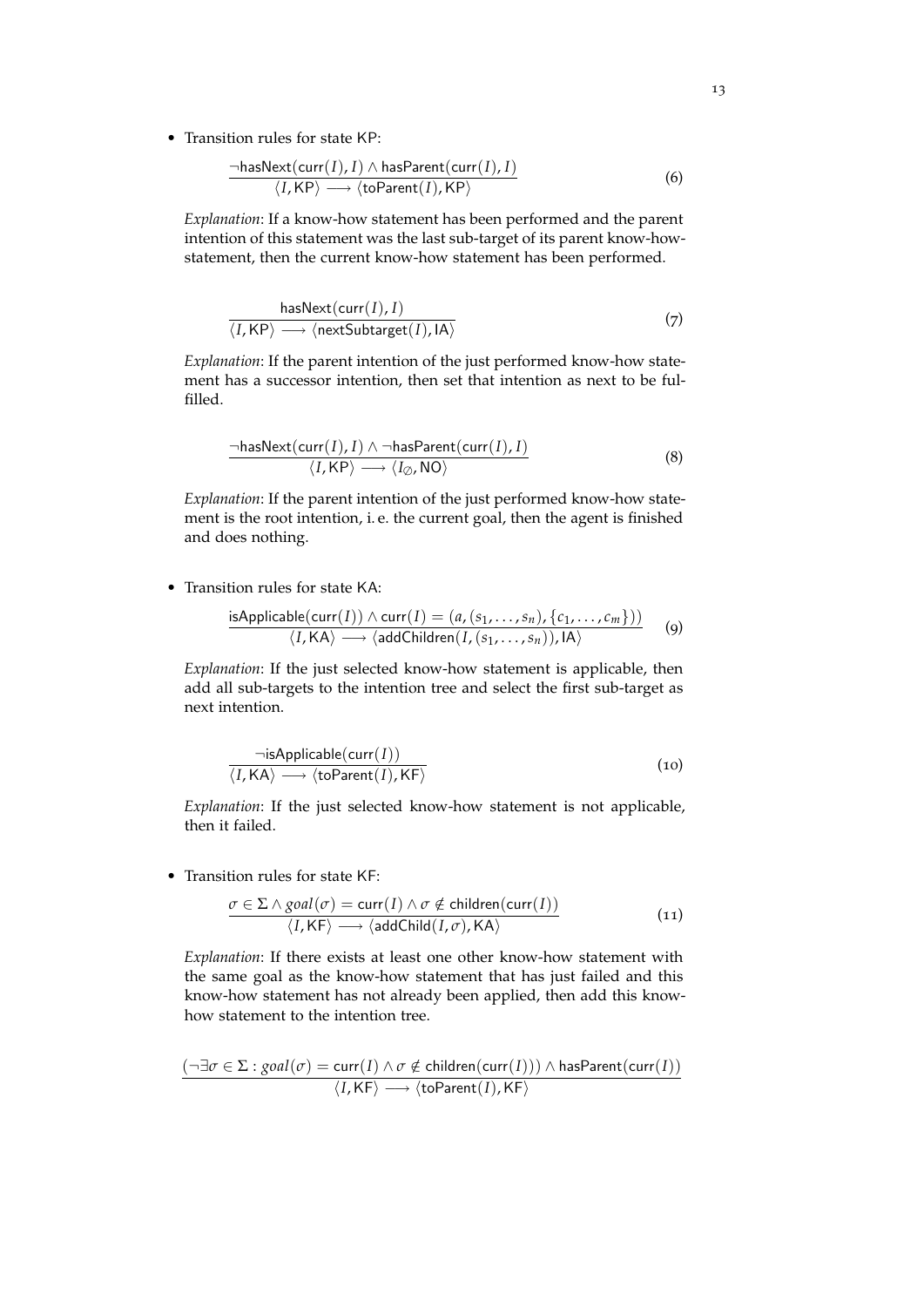#### 14 know-how

$$
\frac{(\neg \exists \sigma \in \Sigma : goal(\sigma) = \text{curr}(I) \land \sigma \notin \text{children}(\text{curr}(I))) \land \neg \text{hasParent}(\text{curr}(I))}{\langle I, \text{KF} \rangle \longrightarrow \langle I_{\varnothing}, \text{NO} \rangle}
$$
\n(13)

*Explanation*: If all know-how statements for the current intention failed and the current intention is the root intention, i. e. the current goal, then the agent has failed completely and does nothing.

Figure [2](#page-19-0) gives an overview of the whole transition system. Observe, that we do not give transition rules for the state NO. This is no accident but pure intent, as in this case, the motivation of the agent has to deliver a new goal the agent is going to pursuit. So addition of new goals is outside the responsibility of the above given transition system but must be done by external mechanisms. The above transition system is applicable when a new goal has been added by the agent's motivational component and thus starts in the state IA. Then the system tries to fulfill the goal by applying the transition rules an eventually stops in state NO. Furthermore, the outcome of the agent's actions are also not included in the transition system as this has to be done by the agent's belief base operation. But as we assume that actions cannot fail the transition rule (1) is valid for the purpose of describing the semantics of know-how.

<span id="page-19-0"></span>

Figure 2: An overview over the transition system.

We show now that the above transition system is sound and complete in the sense, that every run uniquely (given identical outcomes of the agent's actions) determines a sequence of states that eventually halts in state NO. In the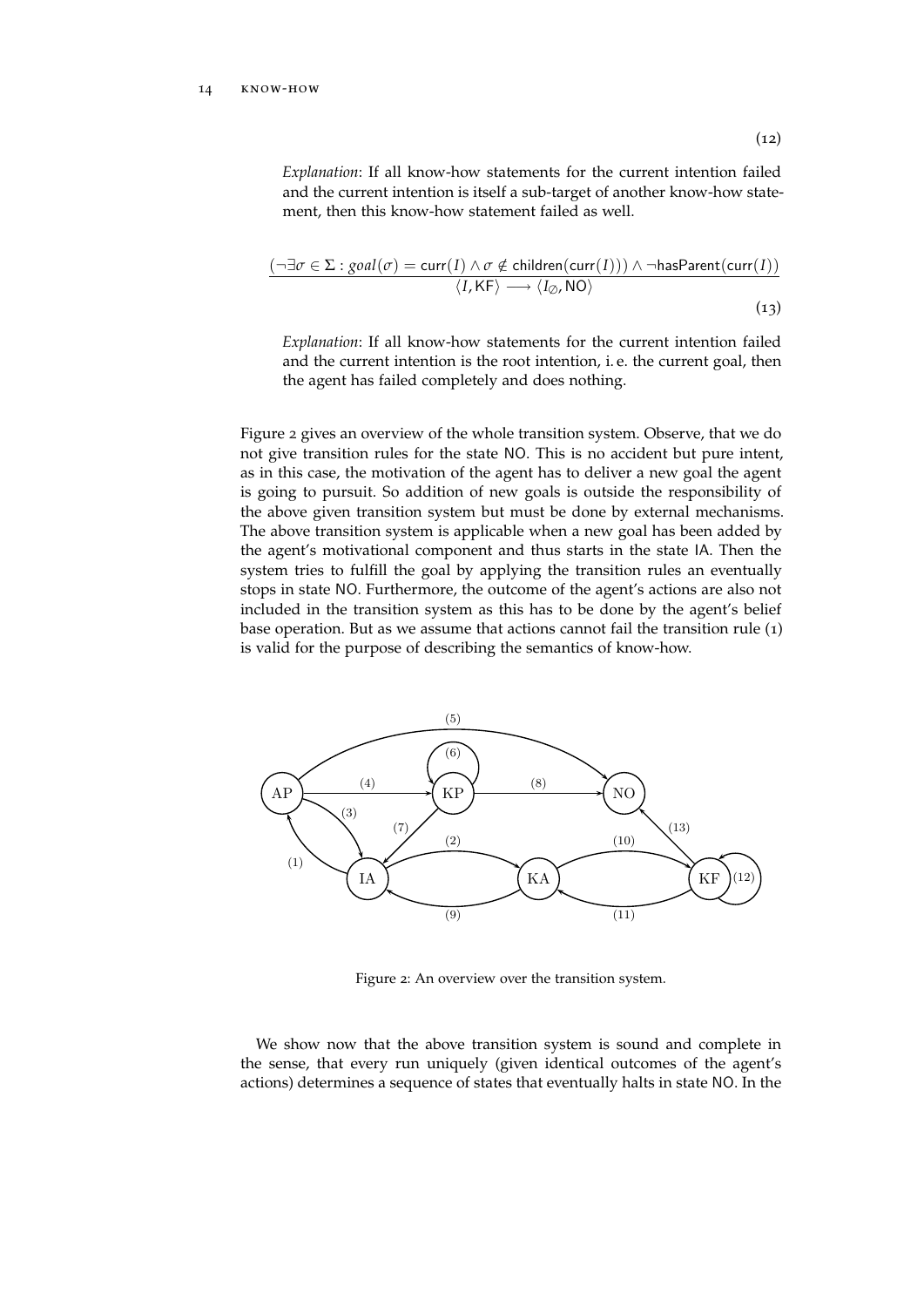following proofs, we assume the the component *I* of the agent cannot be altered outside the scope of the above transition systems. This means, that for example the perception component of the agent cannot modify the intention tree. There is one exception to this rule, as the motivational component of the agent can add new intentions if necessary. We neglect this case for the upcoming proofs because at this point we are interested only in the behavior of the planning component alone.

*Proposition* 1 (Soundness). The set of state transition rules (1)-(13) is sound in the sense, that for every mental state  $\Omega$  of an agent, there is not more than one transition rule applicable.

*Proof.* By comparing the conditions of transition rules for the same state it can easily be seen, that these are mutually exclusive.  $\Box$ 

*Proposition* 2 (Completeness). The set of state transition rules (1)-(13) is complete in the sense, that for every mental state  $\Omega$  of an agent except a state with label NO, there is at least one transition rule applicable. Furthermore, every run of the system eventually halts in a state with label NO.

*Proof.* The execution of the transition system always starts in  $\langle I, \mathsf{IA} \rangle$  with *I* being composed of one single intention, that has just been added by the motivational component of the agent. As one can easily see, every transition rule (1)-(13) generates output states that are valid input states for the next transition rules. For example, rule (11) creates a successor state where the "current" label is moved to a know-how statement which is expected by the transition rules for state KA (9) and (10). Furthermore, the conditions of the transition rules for the same state are exhaustive in the sense, that in every state at least one of them is applicable (except in NO). As the know-how base of the agent is finite and there are not recursive know-how statements (cf. Definition [4](#page-14-2)), there can be no infinite run of the system. As the system has eventually come to halt but every state except NO enables at least one following transition, the system will halt in NO. П

We now present an implementation of the functions *αselect*, *αaction*, *αsubgoal* from our agent model by one single algorithm, that realizes the above transition rules. This algorithm NextAction is depicted in figure [3](#page-21-0) and takes an agent's mental state  $\langle I$ , PREV-STATE $\rangle$  and returns the next atomic action as output. Furthermore it modifies the agent's intentions according to its deliberations. The notation used in the algorithm NextAction is the same as used in the transition system. As one can see, the algorithm NextAction implements exactly the behavior of the transition rules  $(1)-(13)$  and thus is also sound and complete. We illustrate the application of the algorithm NextAction using the example of the cleaner robot.

*Example* 6*.* Let *cleaned*\_*all* be the initial intention of the agent, thus let *I* be composed of the single node *cleaned*\_*all* and the initial mental state of the agent  $A = \langle I, I \rangle$ . Let now NextAction be called with *A*. As *cleaned\_all* is not atomic, the lines 10 through 12 of algorithm NextAction are executed. Thus the knowhow statement  $\sigma_1$  is added to *I* and PREV-STATE is set to KA. Then the algorithm continues at line 01. Now it is PREV-STATE = KA and suppose  $\sigma_1$  is applicable.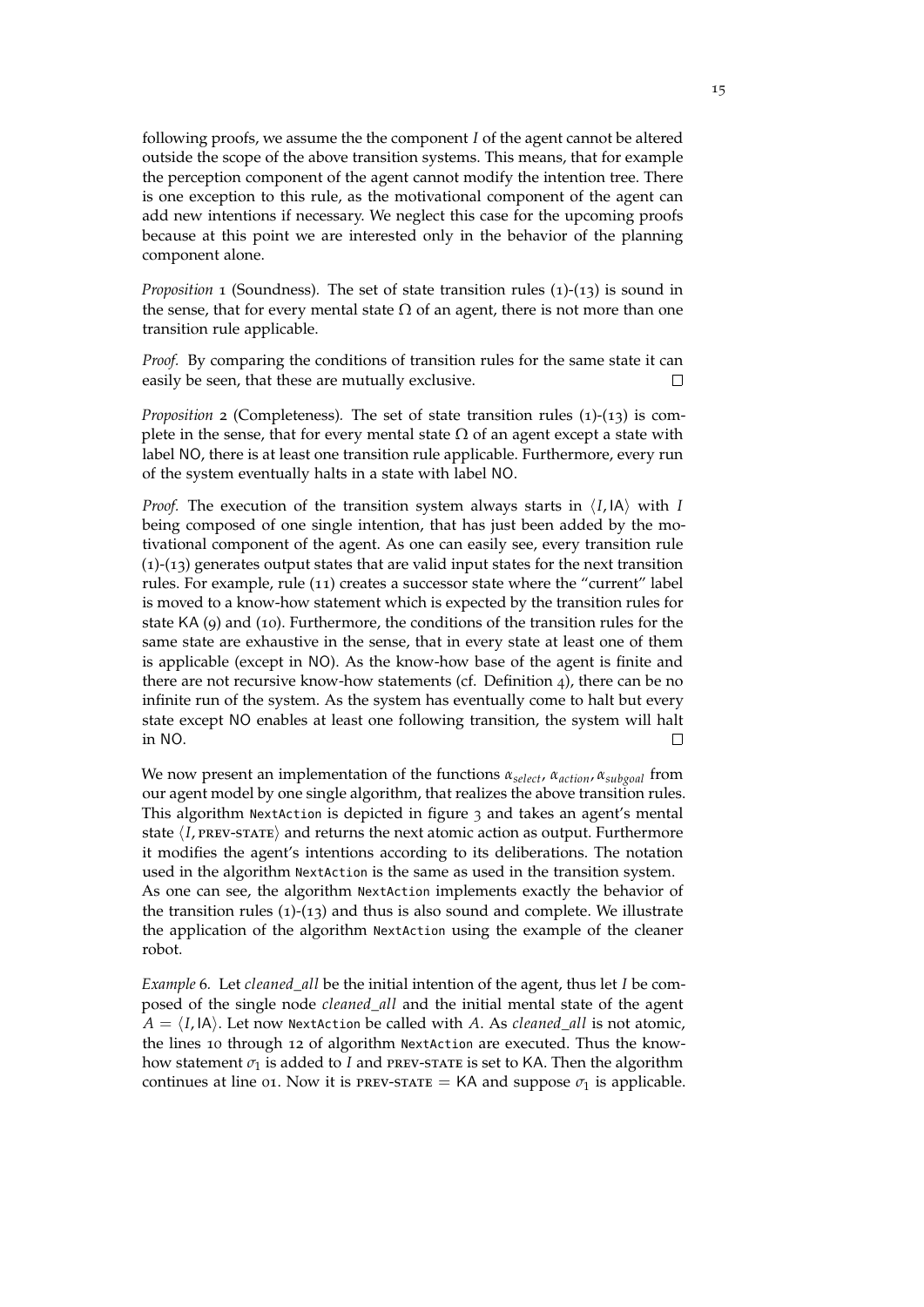```
function NextAction
Input: a mental state \langle I, prev-state\rangleOutput: an atomic action A
Sideeffect: an updated mental state \langle I, \text{prev-state} \rangle01 if prev-state = NO is empty then
02 return noop
03 if prev-state = IA then
04 if curr(I) is atomic then
05 I = I06 prev-state = AP
07 return corresponding action A
08 else
10 let \sigma \in \Sigma with goal(\sigma) = curr(I)11 I = addChild(I, \sigma)12 prev-state = KA
13 else if prev-state = AP or prev-state = KP then
14 if hasNext(curr(I), I) then
15 I = \text{nextSubtarget}(I)16 prev-state = IA
17 else if curr(I) is root intention then
18 I = I_{\emptyset}<br>19 prev-s
        prev-state = NO20 else
21 I = \text{toParent}(I)22 prev-state = KP
23 else if prev-state = KA
24 if curr(I) = (a, (s_1, \ldots, s_n), \{c_1, \ldots, c_m\}) is applicable then
25 I = addChildren(I, (s_1, \ldots, s_n))26 prev-state = IA
27 else
28 I = \text{toParent}(I)29 prev-state = KF
30 else if prev-state' = KF31 let F = \{\sigma \in \Sigma \mid goal(\sigma) = \text{curr}(I) \land \sigma \notin \text{children}(\text{curr}(I))\}32 if F \neq \emptyset then
33 let \sigma \in F34 I = addChild(I, \sigma)35 prev-state = KA
36 else if curr(I) is root intention then
37 I = I_{\emptyset}38 prev-state = NO
39 else
40 I = \text{toParent}(I)41 prev-state = KF
42 goto 01
```
Figure 3: The algorithm NextAction

✆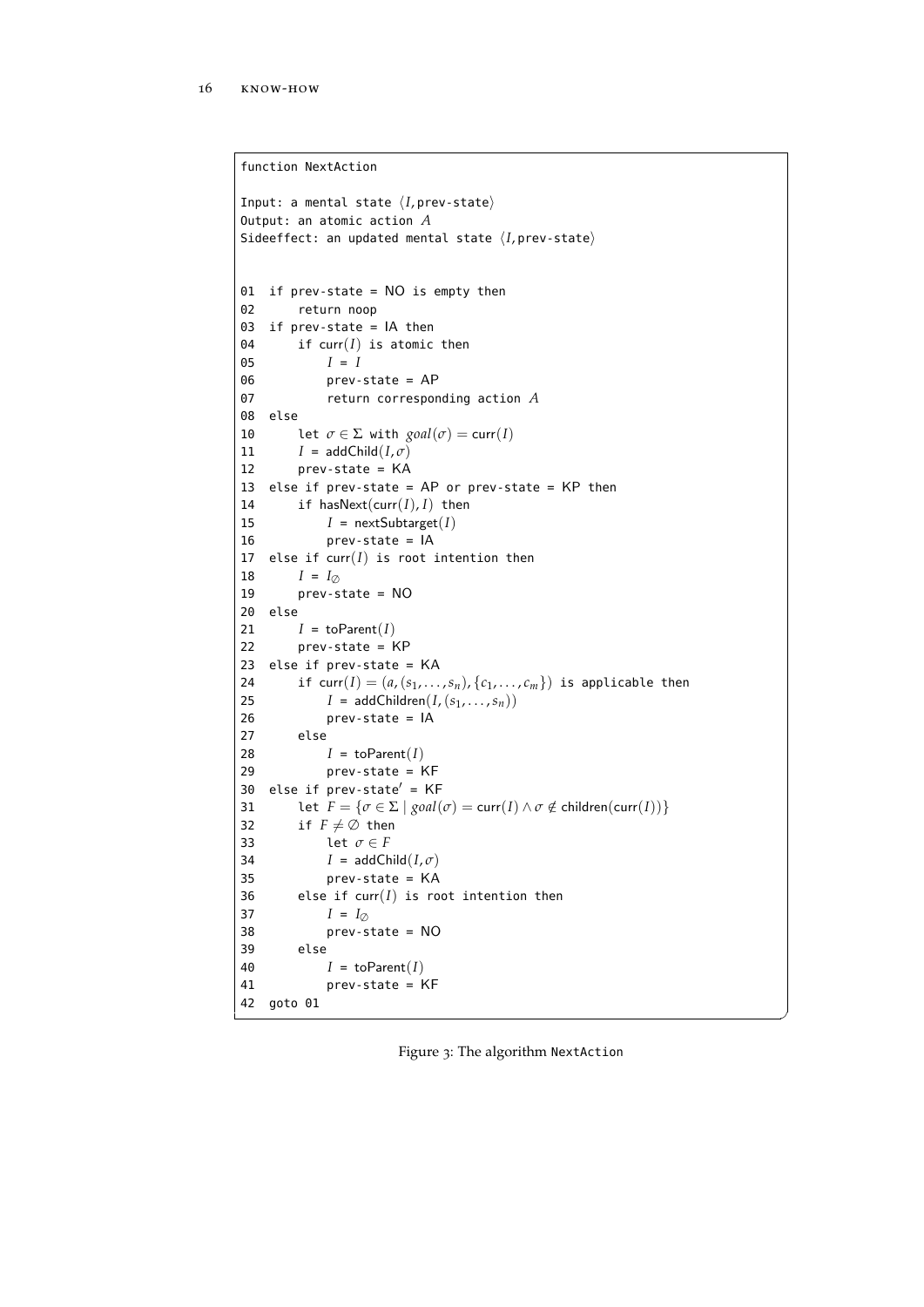<span id="page-22-0"></span>Then lines 25 and 26 of the algorithm are executed resulting in a new intention tree where the intentions *cleaned*\_*hallway* and *cleaned*\_*lounge* are added under  $\sigma_1$  and the "*current*" label is moved to *cleaned\_hallway*. Appropriately PREV-STATE is now set to IA and the agent selects the know-how statement  $\sigma_2$ to satisfy *cleaned\_hallway* yielding a new mental state with PREV-STATE  $=$  KA. Suppose *σ*<sup>2</sup> is applicable, then the intentions *at*\_*hallway* and *vacuumed*\_*hallway* are added under  $\sigma_2$  and the "*current*" label is moved to  $at\_hallway$ . As now it is PREV-STATE  $=$  IA and *at hallway* is atomic, the lines  $\sigma$ <sub>5</sub> through  $\sigma$ <sub>7</sub> are executed. The intention tree of the agent is preserved and prev-state is set to AP. The action is returned by the algorithm and executed in the environment of the agent. After incorporating new perceptions the agent continues with another call of NextAction and the preserved mental state from the last execution. As there is another sub-target of  $\sigma_2$  the lines 15 and 16 of the algorithm are executed. The "*current*" label is moved to *vacuumed*\_*hallway* and prev-state is set to IA. Now lines 05 through 07 are applicable and the agent executes the action corresponding to the atomic intention *vacuumed*\_*hallway*. After incorporating new perceptions, the agent calls again NextAction. Now it is PREV-STATE  $= AP$ , there is no other sub-target of the know-how statement  $\sigma_2$  to fulfill, and curr(*I*) = *vacuumed\_hallway* is not the root intention, so lines 21 and 22 are executed. The "*current*" label is moved to *cleaned*\_*hallway* and PREV-STATE is set to KP. As there is another sub-target of  $\sigma_1$  lines 15 through 16 are executed. Now the "*current*" label moves to *cleaned*\_*lounge* and prev-state is set to IA. As *cleaned*\_*lounge* is not atomic, the lines 10 through 12 are executed. As there is more than one know-how statement for *cleaned*\_*lounge* let *σ*<sup>3</sup> be chosen by the agent to fulfill *cleaned\_lounged*. So  $\sigma_3$  is added to the intention tree under *cleaned*\_*lounge* and the "*current*" label is moved onto it. Suppose now that  $\sigma_3$  is not applicable, thus resulting in the execution of lines 28 and 29. The "*current*" label is moved back on *cleaned*\_*lounge* at prev-state is set to KF. As there is another know-how statement for *cleaned*\_*lounge* lines 33 through 35 are executed. Now *σ*<sup>4</sup> is added under *cleaned*\_*lounge* and prev-state is set to KA. Suppose now that all remaining know-how statements are applicable. Then the agent consecutively performs the corresponding actions of the atomic intentions *at*\_*lounge*, *people*\_*sent*\_*away*, and *vacuumed*\_*lounge*, eventually leading to a mental state where prev-state = AP and the "*current*" label of *I* is on *vacuumed*\_*lounge*. Now lines 21 and 22 are executed twice as both  $\sigma_5$  and  $\sigma_4$ were completely performed and thus are their parent intentions. Now the "*current*" label is moved to the intention *cleaned*\_*all* and prev-state is set to KP. As *cleaned*\_*all* is the root intention lines 18 and 19 are executed yielding to the final mental state of the agent with an empty intention tree and  $P_{\text{REV-STATE}} = \text{NO}$ . At last line 02 is executed and the agent returns the empty action. Every following call of NextAction will return the empty action until the motivational component of the agent adds a new root intention to the intention tree.

The algorithm NextAction is similar to many existing planning algorithms, e. g., [[28](#page-44-8), [32](#page-44-9)]. In the next section we will present an implementation of that algorithm and a representation of know-how in logic programming. With this representation the agent is able not only to use its know-how for means-end reasoning, but also to reason about it for arbitrary purposes, which is not possible in other approaches for planning.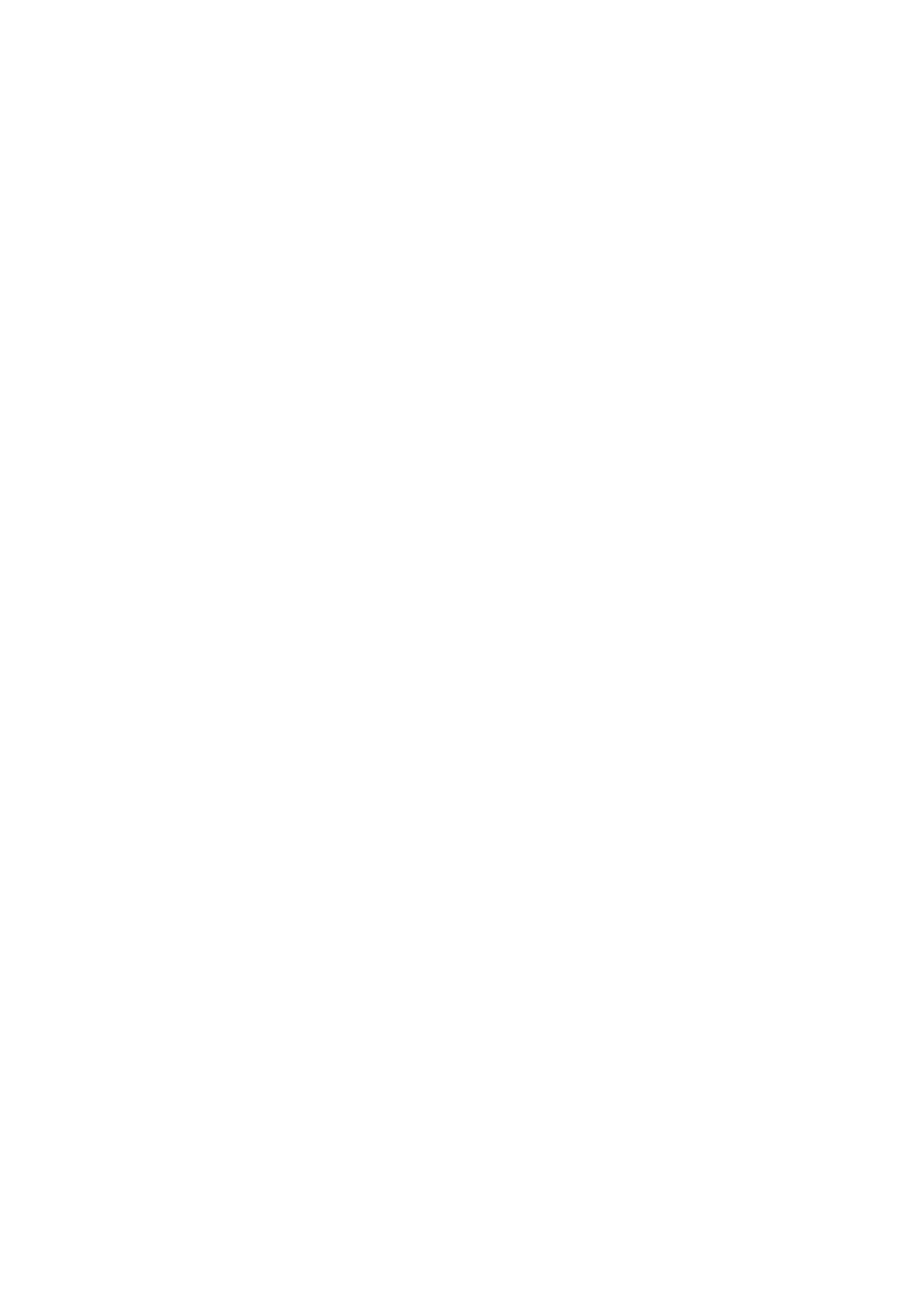<span id="page-24-2"></span><span id="page-24-0"></span>For what is coming, we use extended logic programs under the answer set semantics [[11](#page-43-8)]. These are capable of dealing with incomplete information in open environments. An extended logic program consists of rules over a set of atoms  $\mathcal L$  using strong negation  $\neg$  and default negation not. Rules are of the form  $H(r) \leftarrow \mathcal{B}^+$ ,  $\mathcal{B}^-$ . where the body is devided into a positive,  $\mathcal{B}^+$ , and a negative, B <sup>+</sup>, set of literals in terms of default negation. *P <sup>S</sup>* denotes the reduct of a program *P* relative to a set *S* of literals and is defined as:  $P^S := \{H(r) \leftarrow \}$  $\mathcal{B}^+(r)|r \in P$ ,  $\mathcal{B}^-(r) \cap S = \emptyset$ . An answer set of a program P is an interpretation *I* which is a minimal model of *P I* .

Here, we extend the syntax of extended logic programs with lists as in Prolog. A *list* is a sequence of literals enclosed by squared brackets, e.g.  $[a, b, c]$ , that can appear as arguments for predicates. We use the notion  $[H \mid B]$  to divide the list in the first element *H* and the remaining list *B*. This is a shorthand to simplify presentation and does not extend the answer set semantics. In fact, under some conditions (that are fulfilled in the context described here) it can be shown, that extended logic programs with lists can be rewritten in extended logic programs without lists, so that the answer sets of the rewritten program can be appropriately rewritten to answer sets with lists [[18](#page-43-9)]. A yet simpler treatment of lists in answer set programming that is sufficient for our needs here is given in Appendix [A.](#page-38-1)1.

#### <span id="page-24-1"></span>5.1 know-how in logic programming

Firstly we translate the know-how base of an agent into a logic program, where all know-how statements are represented as facts.

*Definition* 7 (Induced LP Know-How Statement). Let  $\sigma = (a, (s_1, \ldots, s_n), \{c_1, \ldots, c_n\})$  $\ldots$ ,  $c_m$ }) be a know-how statement. The *induced LP know-how statement*  $\sigma^L$  is the logic program:

> *khStatement*(*σ*, *a*).  $khSubgoal(\sigma, 1, s_1).$  ...  $khSubgoal(\sigma, n, s_n).$  $khCondition(\sigma, c_1)$ . . . .  $khCondition(\sigma, c_m)$ .

Besides the induced LP know-how statements an induced LP know-how base also contains information about the atomicity of intentions, which is captured by facts using the predicate *is*\_*atomic*.

*Definition* 8 (Induced LP Know-How Base). Let  $\Sigma = {\sigma_1, \ldots, \sigma_k}$  be a knowhow base. The *induced LP know-how base* Σ *L* is defined as

$$
\Sigma^{L} = \bigcup_{i=1}^{k} \sigma_{i}^{L} \cup \{is\_atomic(int). \mid int \text{ is atomic}\}.
$$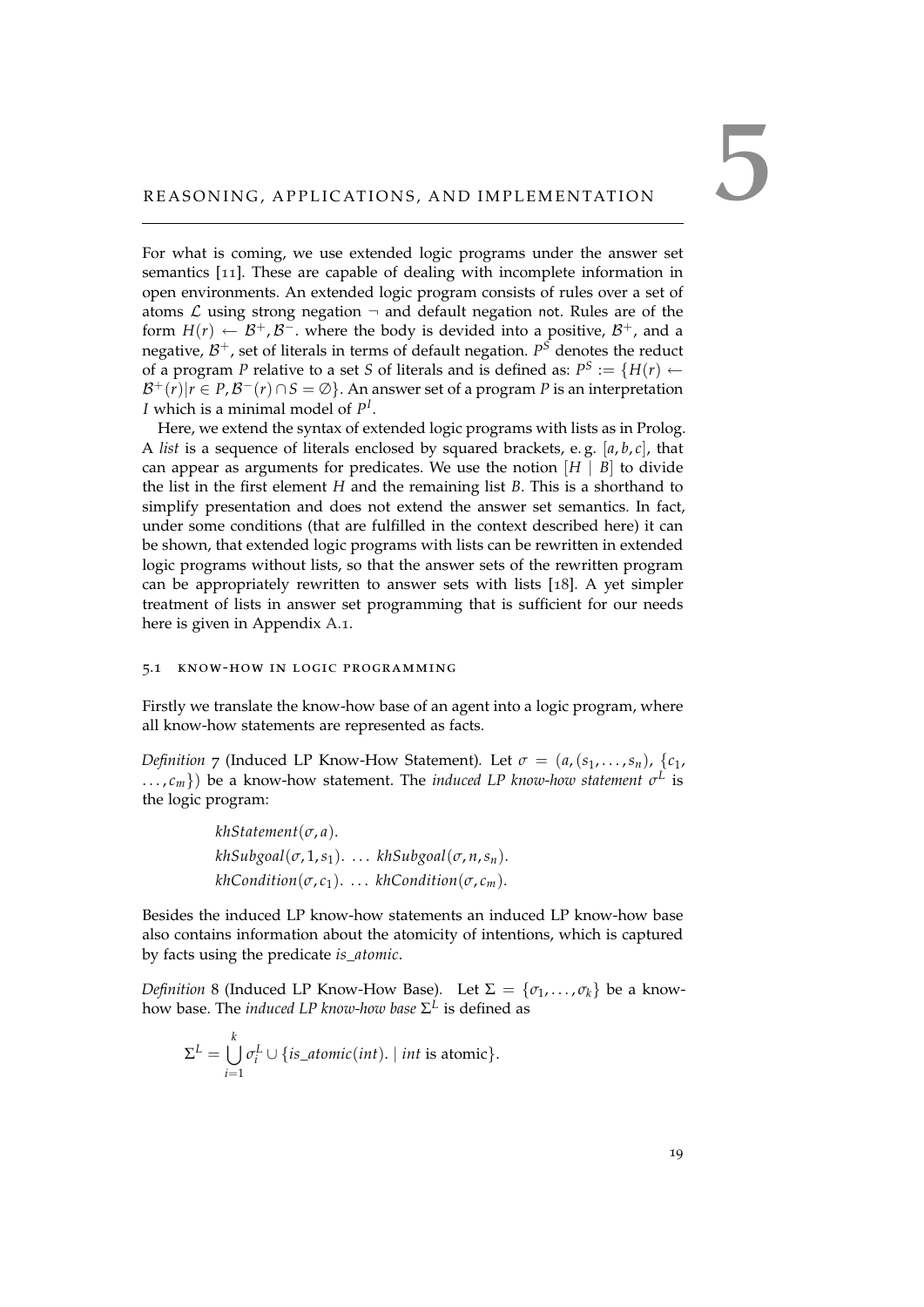#### 20 reasoning, applications, and implementation

In order to use the logical beliefs of the agent to check for applicability of knowhow statements a translation mechanism is needed. The conditions of knowhow statements are modeled as parameters in the facts of the induced LP knowhow statements while the logical beliefs of the agent are modeled with literals. For example, the induced LP know-how statement of  $\sigma_1$  from Example [5](#page-14-3) yields besides others the logical fact  $khCondition(\sigma_1, battery_full)$ , while the logical beliefs of the agent may contain the fact *BatteryFull*. In order to use the logical beliefs, we assume that for each literal *L* of arity zero appearing in the logical belief of the agent, there is also the rule

$$
holds(l') \leftarrow L.
$$

in the logical beliefs. There, *l'* is a new constant, that shall be identified with the literal *L*. For example, for the literal *BatteryFull* we add the rule

*holds*(*battery*\_ *f ull*) ← *BatteryFull*.

to the agents beliefs. As said, we only introduce these rules for literals of arity zero. For literals with arity greater zero these mechanism can be extended in order to allow conditions as well as intentions and goals to be parametrized. But to stay simple in our presentation we omit this extended mechanism and assume that all conditions of know-how statements can only appear as propositional literals in the agent's beliefs.

Given the above representation of know-how in logic programming we continue by presenting an implementation of the algorithm NextAction (see Figure [3](#page-21-0)) in logic programming. For this reason we need to represent the intention tree of the agent explicitly as facts in logic programming. This is done in the logic program *I <sup>L</sup>* which represents the component *I* and contains at all times facts of the following predicates:

- *istack*(*is*): *is* captures the intention stack of the agent as a list, the first intention being the currently pursued intention.
- *khstate*(*ks*): *ks* represents the current stack of know-how statements corresponding to the intention stack.
- *act*(*ai*): if the agent determined an atomic intention to be executed in the previous state of plan deliberation, this fact is added to *I L* .
- *khFailed*(*kf*): *kf* is a list indicating, that the first know-statement failed in the context of the rest of  $kf$  due to unfulfilled conditions.
- $khPerformed(kh)$ : this fact is added to  $I<sup>L</sup>$  if all sub-targets of the specified know-how statement were fulfilled in the previous state of plan deliberation.
- *transState*(*state*): this fact describes the current state of plan deliberation by summarizing the last operation. Accordingly, *state* is one of
	- **–** *actionPerformed* (an action has been performed)
	- **–** *intentionAdded* (an intention has been added to *istack*)
	- **–** *khAdded* (a know-how statement has been added to *khstate*)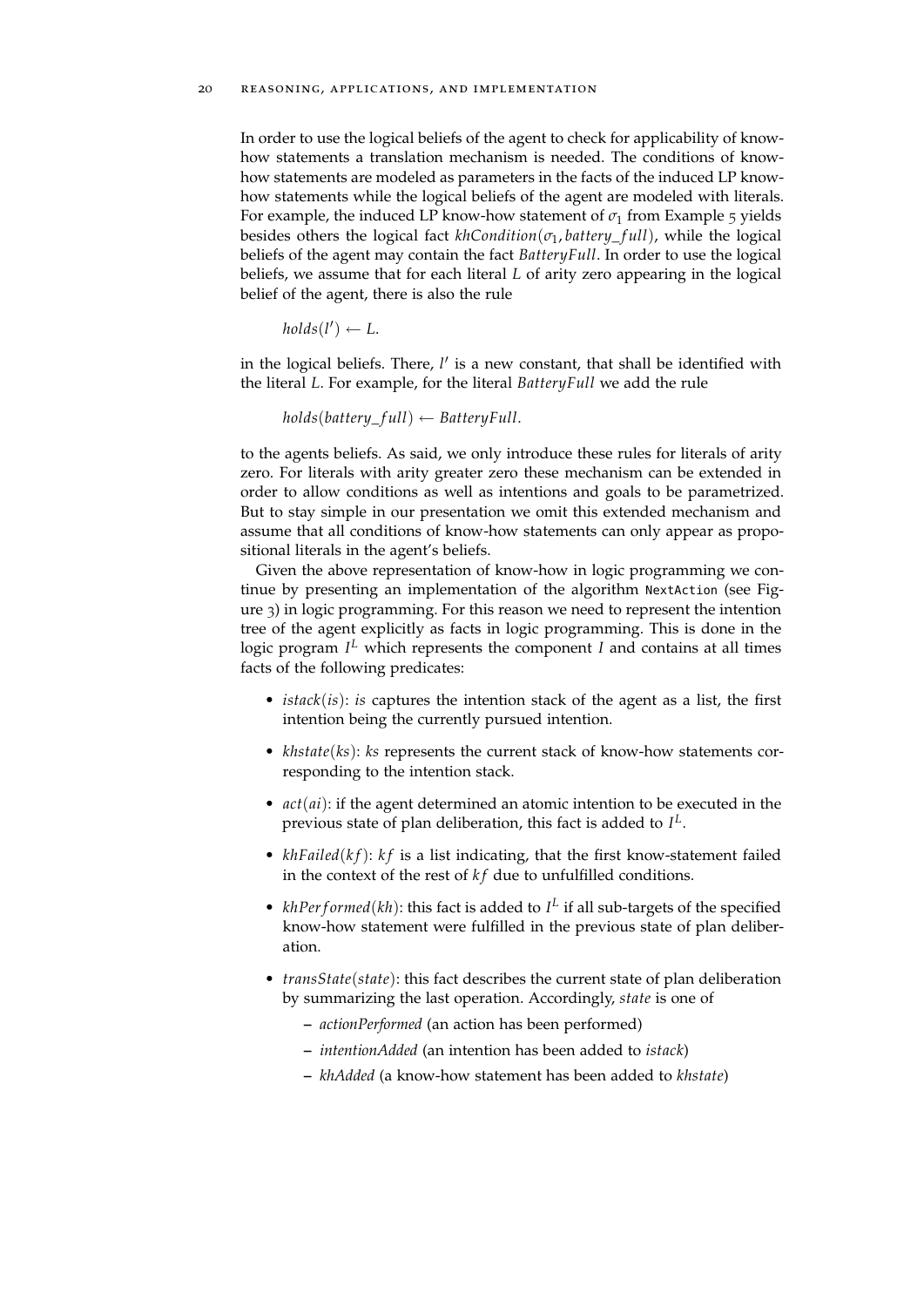- **–** *khFailed* (a know-how statement failed)
- **–** *khPerformed* (a know-how statement has been completely processed)
- **–** *noop* (no operation has been performed)

The facts *istack*, *khstate* and *khFailed* altogether form an intention tree as described earlier. Initially the logic program *I <sup>L</sup>* has the structure

> *istack*([*initial*\_*intention*]). *khstate*([]). *transState*(*intentionAdded*).

with a given initial intention *initial*\_*intention*. Given an induced LP know-how base  $\Sigma^L$  and the logic program  $I^L$ , we need a set of logic rules that uses these beliefs to generate the new state  $I^L$  in an answer set. These logic rules for computing the next action of the agent are given as follows.

• Rules for State *intentionAdded*:

$$
(r_1) \qquad \qquad new\_act(A) \qquad \leftarrow \quad \text{istack}([A|H]),
$$
\n
$$
is\_atomic(A),
$$
\n
$$
transState(intentionAded).
$$

(*r*2) *new*\_*khstate*([*KH*|*K*]) ← *khstate*(*K*), *khStatement*(*KH*, *I*), *istack*([*I*|\_]), *khCondition*(*K*, *X*), not *holds*(*X*), not *kh*\_ *f ailed*([*KH*|*K*]), *transState*(*intentionAdded*), not *new*\_*act*(\_). (*r*3) *new*\_*khFailed*([*KH*|*K*]) ← *transState*(*intentionAdded*), not *new*\_*act*(\_), not *new*\_*khState*(\_), *khState*([*KH*|*K*]). (*r*4) *toParent* ← *new*\_*khFailed*(\_).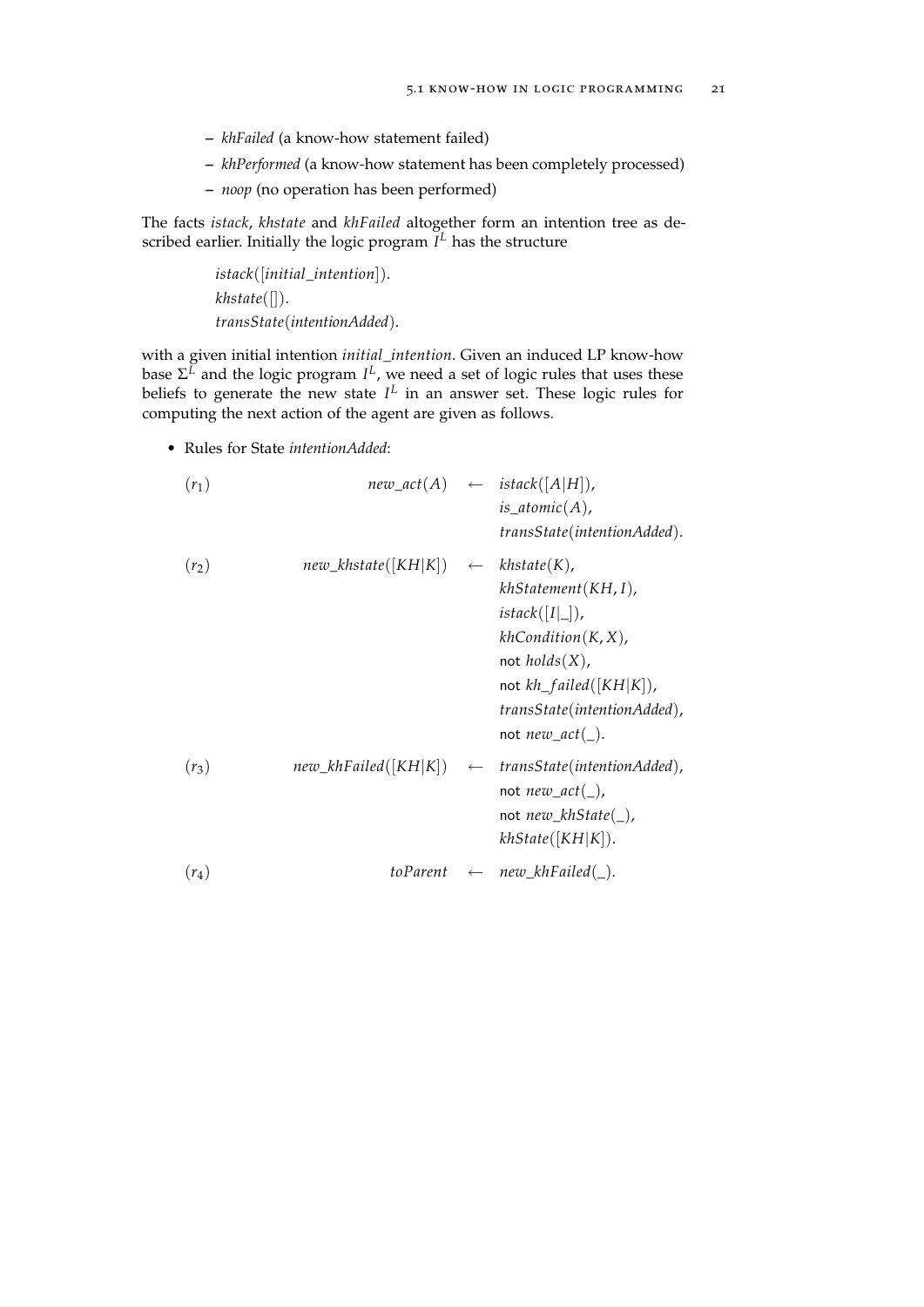• Rules for State *actionPerformed*:

(*r*5) *new*\_*istack*([*C*|*B*]) ← *khstate*([*KH*|\_]), *transState*(*actionPerformed*), *istack*([*A*|*B*]), *khSubgoal*(*KH*, *I*, *A*), *J* = *I* + 1, *khSubgoal*(*KH*, *J*, *C*). (*r*6) *new*\_*khPer f ormed*(*KH*) ← *khstate*([*KH*|\_]), *transState*( *actionPerformed*), *istack*([*A*|\_]), *khSubgoal*(*KH*, *I*, *A*), *J* = *I* + 1, not *khSubgoal*(*KH*, *J*, \_). (*r*7) *toParent* ← *new*\_*khPer f ormed*(\_). • Rules for State *khAdded*: (*r*8) *new*\_*istack*([*I*|*B*]) ← *istack*(*B*), *khSubgoal*(*KH*, 1, *I*), *transState*(*khAdded*), *khstate*([*KH*|*K*]). • State transistion rules: (*r*9) *new*\_*transState*(*actionPerformed*) ← *new*\_*act*(*A*). (*r*10) *new*\_*transState*(*intentionAdded*) ← *new*\_*istack*(\_), not *khPer f ormed*(\_). (*r*11) *new*\_*transState*(*khAdded*) ← *new*\_*khState*(\_), not *khPer f ormed*(\_). (*r*12) *new*\_*transState*(*intentionAdded*) ← *new*\_*khFailed*(\_), not *istack*([]). (*r*13) *new*\_*transState*(*noop*) ← *new*\_*istack*([]). • Auxiliary rules: (*r*14) *new*\_*istack*(*B*) ← *toParent*, *istack*([\_|*B*]). (*r*15) *new*\_*khState*(*K*) ← *toParent*, *khState*([*KH*|*K*]).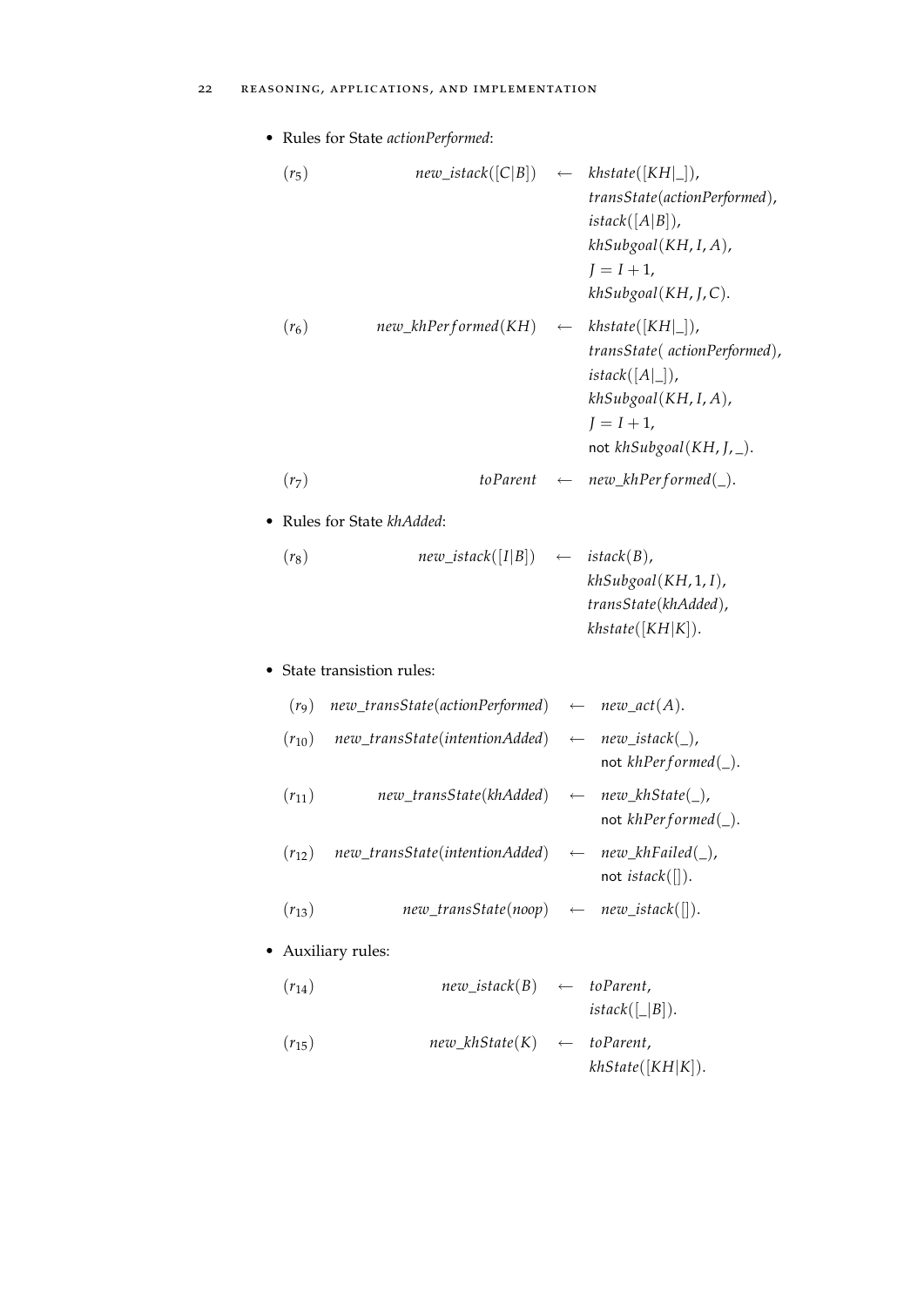✆

The rules above have a clear resemblance to the transition rules used to describe the semantics of know-how in Section [4](#page-14-0). Let NextAction*<sup>L</sup>* be the logic program that contains rules  $(r_1)$  to  $(r_{15})$ . Using NextAction<sup>L</sup> we can state an algorithm that computes the next action for the agent, see Figure [4](#page-28-0). This algorithm has a one to one correspondence to algorithm NextAction (see Figure [3](#page-21-0)) but uses answer set programming as representation language.

```
do
          Compute the intersection ans of all
                     answer sets of I^L \cup \Sigma^L \cup KB \cup \mathsf{NextAction}^LAdjust I
L according to ans
<code>until I^L contains a fact \mathit{act}(A)</code>
execute the action corresponding to A.
```
Figure 4: The algorithm for plan deliberation

It repeatedly computes the intersection of all answer sets of the union of *I L* , the know-how base, the logical belief base and the rules in NextAction*<sup>L</sup>* . Due to the single instantiation of  $transState(\cdot)$  in  $I^L$  the applicability of derivation of literals of the form *new*\_*action*(. . .), *new*\_*istack*(. . .), *new*\_*khstate*, etc. is the same for all possible answer sets (given that the logical beliefs in *KB* do not influence this derivation in an undesired manner), such that these literals are the same in every answer set. Finally, these literals are extracted from this intersection, their "*new*\_" prefixes are stripped off and they are set as the new program *I L* .

*Proposition* 3 (Equivalence to the state transition system)*.* The logic program NextAction<sup>L</sup> which consists of the rules  $(r_1) - (r_{15})$  is equivalent to the state transition system described in Section [4](#page-14-0) in the sense that for every transition state the same successor state with the same effects is reached. In particular for every mental state Ω of an agent except a state with label NO (*noop*), there will be a successor state reached within a finite number of steps. Furthermore, every run of the system eventually halts in a state with label NO (*noop*).

*Proof.* For the state *intentionAdded* one of the rules  $(r_1) - (r_3)$  is applicable. These are mutual exclusive as the heads occur in the negative body of the other rules. Rule  $(r_1)$  will directly trigger  $(r_9)$  and resembles the behaviour of transition rule  $(1)$ .  $(r_2)$  resembles  $(2)$ , but does also check for the applicability of the know-how statement as will be explained later.  $(r_2)$  triggers  $(r_{11})$  which conducts the state change as desired. The failure of the check for applicability of know-how statements in  $(r_2)$  will lead to the application of  $(r_3)$ , if  $(r_1)$  is not applicable. At this point no applicable know-how statement for the current intention is available and therefore the current know-how statement failed  $(r_3)$ . This triggers (*r*4) which resembles the *toParent* operation of the state transition system by means of rules  $(r_{14})$  and  $(r_{15})$ . At last  $(r_{12})$  is applicable in the same iteration and marks the successor state to be *intentionAdded*. Thus, in the next iteration the applicability of  $(r_2)$  is checked again on the parent intention of the intention that just proved to be not achievable. Also the know-how statement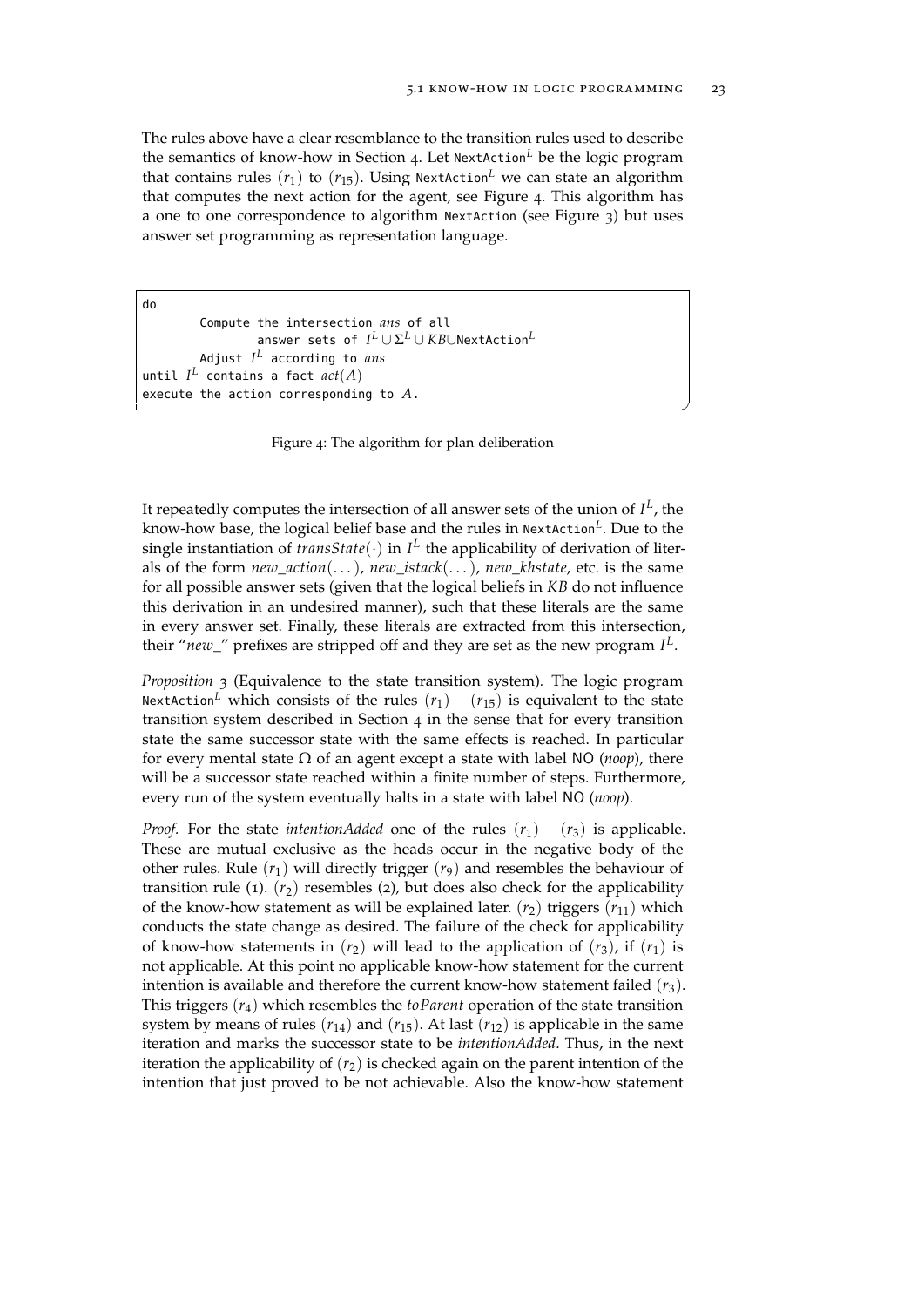which just failed has been marked as failed and is not taken into consideration again. The described application of rules  $(r_3)$ ,  $(r_4)$ ,  $(r_{14})$ ,  $(r_{15})$  and  $(r_{12})$  initiates a loop if  $(r_3)$  is applicable again. This loop is equivalent to the application of state transition rules (2), (10) and (12). The loop is terminated if  $(r_2)$  is finally applicable, which resembles (11), or if the intention stack is empty and  $(r_{13})$  is applicable, which again resembles (13).

For the state *actionPerformed* one of the rules  $(r_5) - (r_6)$  can be applicable which are mutual exclusive. Rule  $(r_5)$  resembles the state transition rule (3). Here, the next sub-target is realised by using the ordered structure of the *khSubgoal*( $\cdot$ , $\cdot$ , $\cdot$ ) predicate. ( $r_6$ ) plus ( $r_7$ ) resemble (4) while (5) is captured by  $(r_{13})$ .

For the state *khAdded*  $r_8$  will be applied and adds the first subgoal of the added know-how statement to the intention stack. Taking into consideration that the other subgoals are captured by the *khSubgoal*(·, ·, ·) predicate and that they will be added by means of the  $(r_5)$ ,  $(r_8)$  captures the behaviour of state transition rule (9). Finally, (10) for the state *khAdded* is covered by the applicability checks in  $(r_2)$  and  $(r_3)$ .  $\Box$ 

*Corollary* 1 (Soundness of the logic program representation)*.* The logic program NextAction<sup>L</sup> which consists of the rules  $(r_1) - (r_{15})$  is sound in the sense, that for every mental state  $\Omega$  of an agent, there is not more than one new state defined by the presence of a predicate *new*\_*transState*(·) in the answer sets.

*Corollary* 2 (Completeness of the logic program representation)*.* The logic program NextAction<sup>L</sup> which consists of the rules  $(1)-(15)$  is complete in the sense, that for every mental state  $\Omega$  of an agent except a state with label NO (*noop*), there will be a successor state reached within a finite number of steps. Furthermore, every run of the system eventually halts in a state with label NO (*noop*).

#### <span id="page-29-0"></span>5.2 reasoning about know-how

<span id="page-29-1"></span>One of the main motivations for the explicit representation of know-how and intentions in the agents beliefs is that this enables the agent to reason about these. The agents awareness about the procedural knowledge it has to achieve goals can deeply influence the behaviour of what we call its functional component. To be more precise, the information reflected by the know-how is useful for the selection of new goals as the achievement of these is critically dependent on know-how. The structure of know-how also reveals information on the involved conditions and subgoals of the achievement of goals. This information enables the agent to reason about the feasibility and effort as well of the reliability of the achievement of goals. The just described way of reasoning interacts with the agents motivations as these can be dependent on the current level of confidence of the agent in a given situation. The level of confidence can be determined by the applicability of the agent's know-how, weighted with the significance of its goals. These ideas lead to the definition of sound and reliable know-how in the following subsections.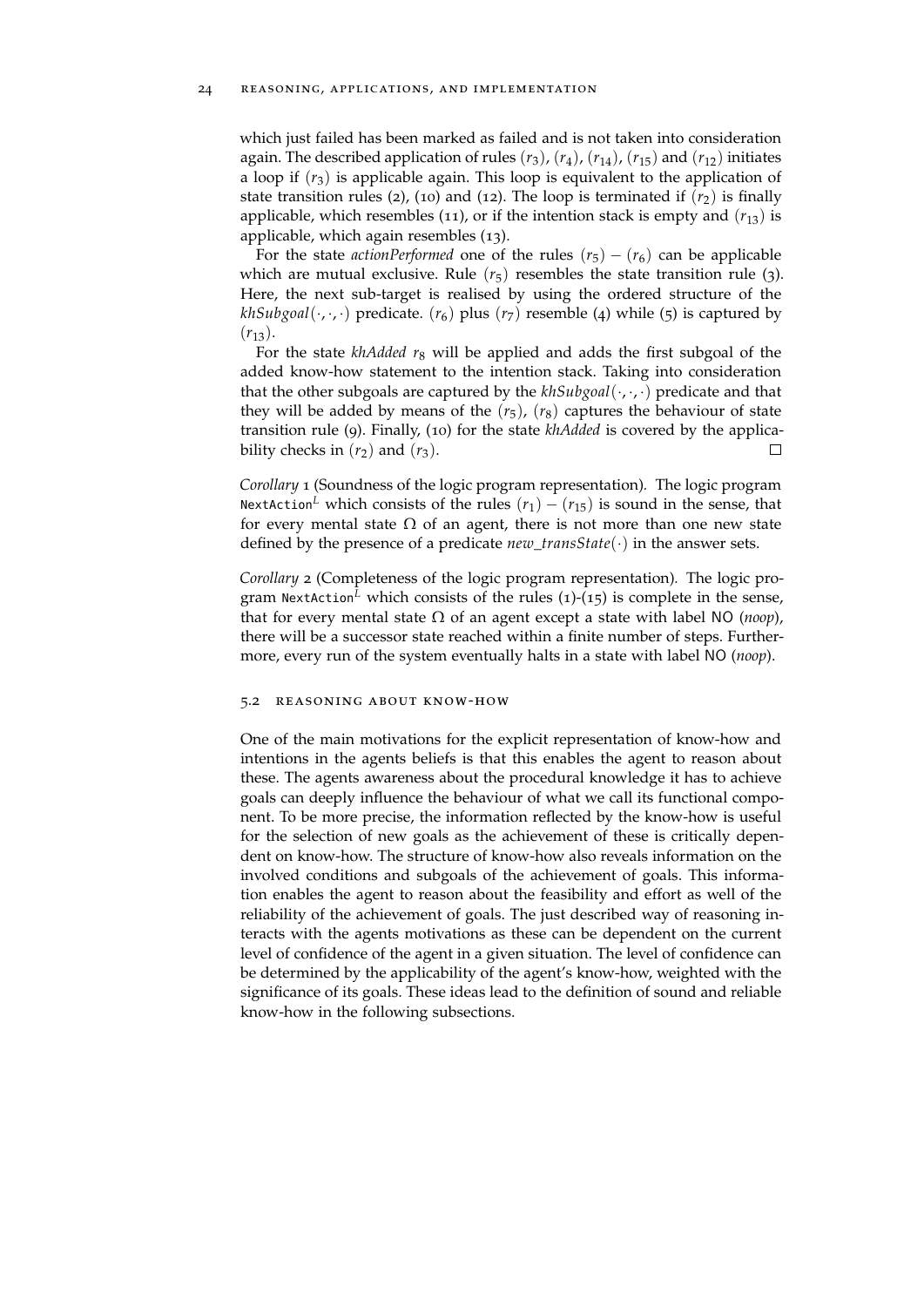<span id="page-30-2"></span><span id="page-30-1"></span>

| achievable(I)    | $\leftarrow$ is_atomic(I).                                                                     |
|------------------|------------------------------------------------------------------------------------------------|
| achievable(I)    | $\leftarrow khStatement(KH, I),$                                                               |
| $\neg sound(KH)$ | not $\neg sound(KH)$ .<br>$\leftarrow$ khSubgoal(KH, J, SI),<br>not <i>achievable</i> $(SI)$ . |

Figure 5: Determination of sound know-how

#### 5.2.1 *Sound Know-How*

Example [2](#page-8-1) showed that an agent must be capable of determining if it has the means to achieve a given intention. This is captured by the following definition.

*Definition* 9 (Sound Know-How)*.* Let Σ be a know-how base. An intention *I* ∈ *Int* is *achievable* in Σ if

- *I* is an atomic intention or
- there is at least one know-how statement  $\sigma \in \Sigma$  with  $\text{goal}(\sigma) = I$  and every sub-target of  $\sigma$  is achievable.

 $\Sigma$  is called *sound* if every intention  $I \in Int$  is achievable.

Given an know-how base  $\Sigma^L$  in logic programming the rules stated in Figure [5](#page-30-1) determine whether an intention *I* is achievable. The definition of sound know-how and the corresponding logic program do not take the conditions of a know-how statement into consideration when determining if an intention is achievable. In order to comprehend for these conditions we discuss in the next subsection a notion called *reliable know-how*.

#### <span id="page-30-0"></span>5.2.2 *Reliable Know-How*

Singh states that reliable know-how should meet some form of natural language understanding and defines a very strong notion of reliable know-how in [[26](#page-44-3)]. He also notes that alternative, less strict, versions of reliability might be formulated. A similar notion is the one of *secure planning* [[8](#page-42-6)], which captures the intuition of a know-how statement or an intention, that can always be fulfilled no matter what the circumstances are. Due to uncertainty of the agent's beliefs, one might be interested if the agent is able to fulfill a given intention even if its beliefs are incomplete or if the environment changes due to other agents' actions. In our framework reliability of know-how is understood as the robustness of know-how to the incompleteness of information. Reliable knowhow is know-how which is known not to fail given the incomplete information available. In particular this means that literals which are neither known to be true nor false are irrelevant for the success of the application of the know-how. As said above, we assume that actions cannot fail, so atomic intentions are *reliably achievable* by definition. For complex intentions *reliability* is recursively defined using the reliability of its subcomponents and a *context* as defined in the following.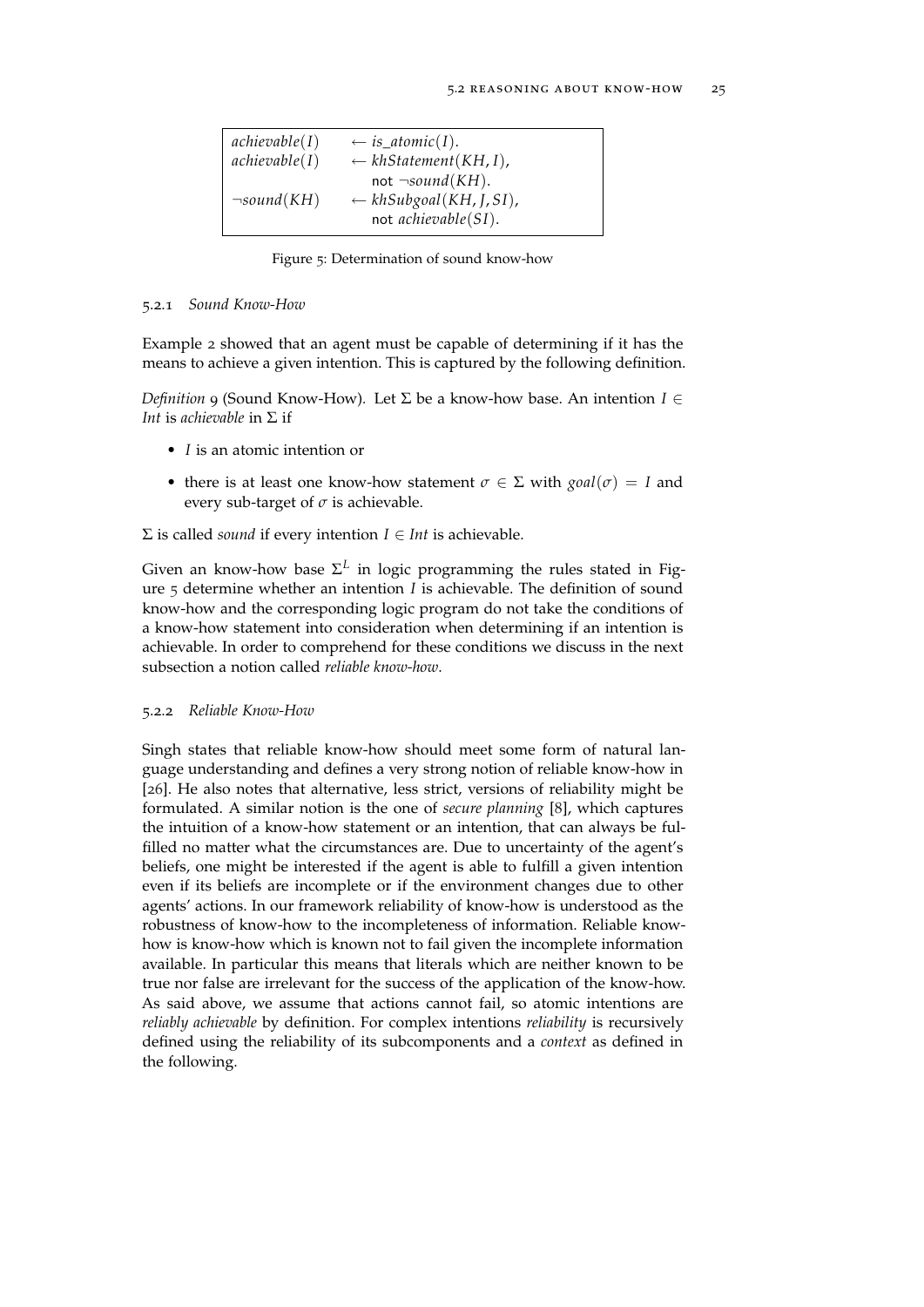<span id="page-31-0"></span>

| reliablyAchievable (I, C)                          | $\leftarrow$ is_atomic(I).                                |
|----------------------------------------------------|-----------------------------------------------------------|
| reliablyAchievable (I, C)                          | $\leftarrow khStatement(KH, I),$                          |
|                                                    | not $\neg$ <i>reliable</i> ( <i>KH</i> , <i>C</i> ).      |
| $\neg$ reliable(KH, C)                             | $\leftarrow$ khCondition(KH, Cond),<br>$notin(Cond, C)$ . |
| notin(X, []).                                      |                                                           |
| notin(X, [H B])                                    | $\leftarrow$ X $\neq$ H, notin(X, B).                     |
| $\neg$ reliable(KH, C)                             | $\leftarrow$ khSubgoal(KH, I, Int),                       |
|                                                    | context(C2, C, KH, I),                                    |
|                                                    | not reliably Achievable (Int, C2).                        |
| context(C, C, KH, 1).                              |                                                           |
| $context([Int C2], C, KH, I) \leftarrow I \neq 1,$ |                                                           |
|                                                    | $I = I - 1$ ,                                             |
|                                                    | context(C2, C, KH, I),                                    |
|                                                    | khSubgoal(KH, J, Int).                                    |
|                                                    |                                                           |

Figure 6: Determination of reliable know-how

*Definition* 10 (Context)*.* Let Σ be a know-how base and C the set of all conditions of know-how statements *σ* with *σ* ∈ Σ. A *context C* is any subset of C.

*Definition* 11 (Reliability)*.* Let Σ be a know-how base, *I* an intention and *C* a context. The intention *I* is *reliably achievable in C* iff

- *I* is an atomic intention or
- there is at least one know-how statement *σ* with target *I* and *σ* is reliable in context *C*.

A know-how statement  $\sigma$  with sub-targets  $I'_1, \ldots, I'_n$  is *reliable in context* C iff

- 1. each sub-target *I*<sup>'</sup><sub>*i*</sub></sub> (1 ≤ *i* ≤ *n*) of  $\sigma$  is reliably achievable in  $C \cup \{I_1, \ldots, I_{i-1}\}$ and
- 2. the conditions of *σ* are fulfilled in *C*.

An intention that is reliably achievable in the context ∅ is *absolutely reliably achievable*, as there are no necessary conditions for this intention to succeed. Note, that as we assume that actions do not fail and thus complex intentions do neither given they are reliably achievable, the intentions of previous sub-targets are added to the context of a sub-target as well, because previous actions may presuppose the application of later intentions.

Our notion of reliable know-how is implemented through the addition of the rules depicted in Figure [6](#page-31-0). The rules in Figure [6](#page-31-0) enable agents to always have knowledge about which of their know-how is reliable and which is not. This knowledge influence the intention update operation *αupd* as described in Section [3](#page-10-1).1. Thus, the knowledge about the reliability of know-how influences the behaviour of the agent as it can take care of some tasks as long as it reliably knows how to achieve some important goals. In the example of the cleaning robot this means, that it keeps on cleaning as long as it reliably knows how to get to the charging station. In general the motivation of agents is dependent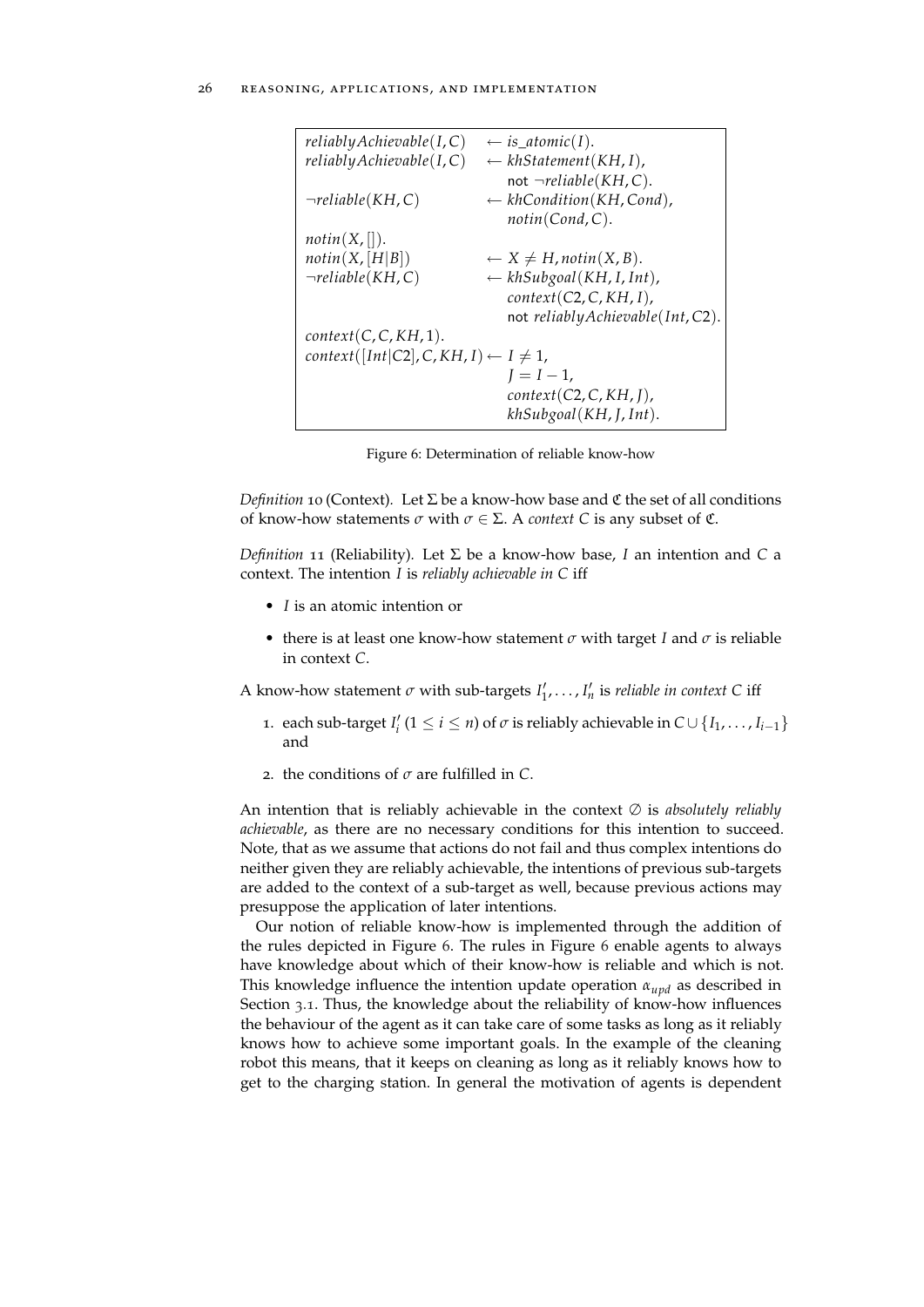<span id="page-32-2"></span>on the level of confidence of their current situation. While the motivation to achieve higher order goals while having a high sense of confidence the motivation to survive takes over in more unstable situations. This behaviour can be modelled by different preference relations on the agents motivations each reflecting a state of confidence. These states are based on the reliability of the know-how of the agent. Thereby the beliefs of the agent and the reasoning about these do influence other components of the agent such as its motivation.

#### <span id="page-32-0"></span>5.3 belief revision and know-how

In Section [3](#page-12-1).3 we introduced the role of belief operations in our framework. Belief dynamics are usually limited to factual knowledge, referred to as knowthat here. One of the main features of our approach of explicit representation of know-how is that this way know-how can as well be subject to dynamic changes carried out by belief operations. Especially, new know-how can be incorporated into existing know-how bases while maintaining consistency. Furthermore, the dynamics of classic beliefs, i. e. know-that, and of know-how are processed together respecting interactions of both. Updates of subgoals or conditions of know-how statements are automatically achieved if new subgoals or conditions are added for a given know-how statement and lead to a conflict. This conflict can either be a direct one which is handled by the update mechanisms directly or induced by integrity constraints of the form:

#### $\leftarrow$  khSubgoal(KH, I, Int1), khSubgoal(KH, I, Int2), Int1  $\neq$  Int2.

Updates of know-that will instantaneously lead to changes to the reliability of know-how which again will influence other components as laid out earlier. Another aspect in this manner is the communication and transfer of know-how [[15](#page-43-0)]. Agents can ask other agents how to achieve certain intentions and as knowhow is represented as beliefs, the answering of these queries can be handled analogue to other beliefs in a straightforward fashion. Agents receiving new know-how can integrate this new know-how into their own know-how base using ordinary belief base operations as described above.

#### <span id="page-32-1"></span>5.4 implementation

The system described in this paper has been implemented in the KiMAS framework that has been introduced in a previous paper [[15](#page-43-0)]. The KiMAS framework is a multiagent system, that focuses on the representation of beliefs and on methods to process information exchanged among the agents. It has been implemented using the Jadex framework [[22](#page-43-10)] and DLV [[7](#page-42-7)] as the underlying answer set reasoner. While in the first version, a variant of the NextAction algorithm has been implemented in Java, we also implemented the logic programming version described in this section to fully benefit from the representation of intentions and know-how in logic programming.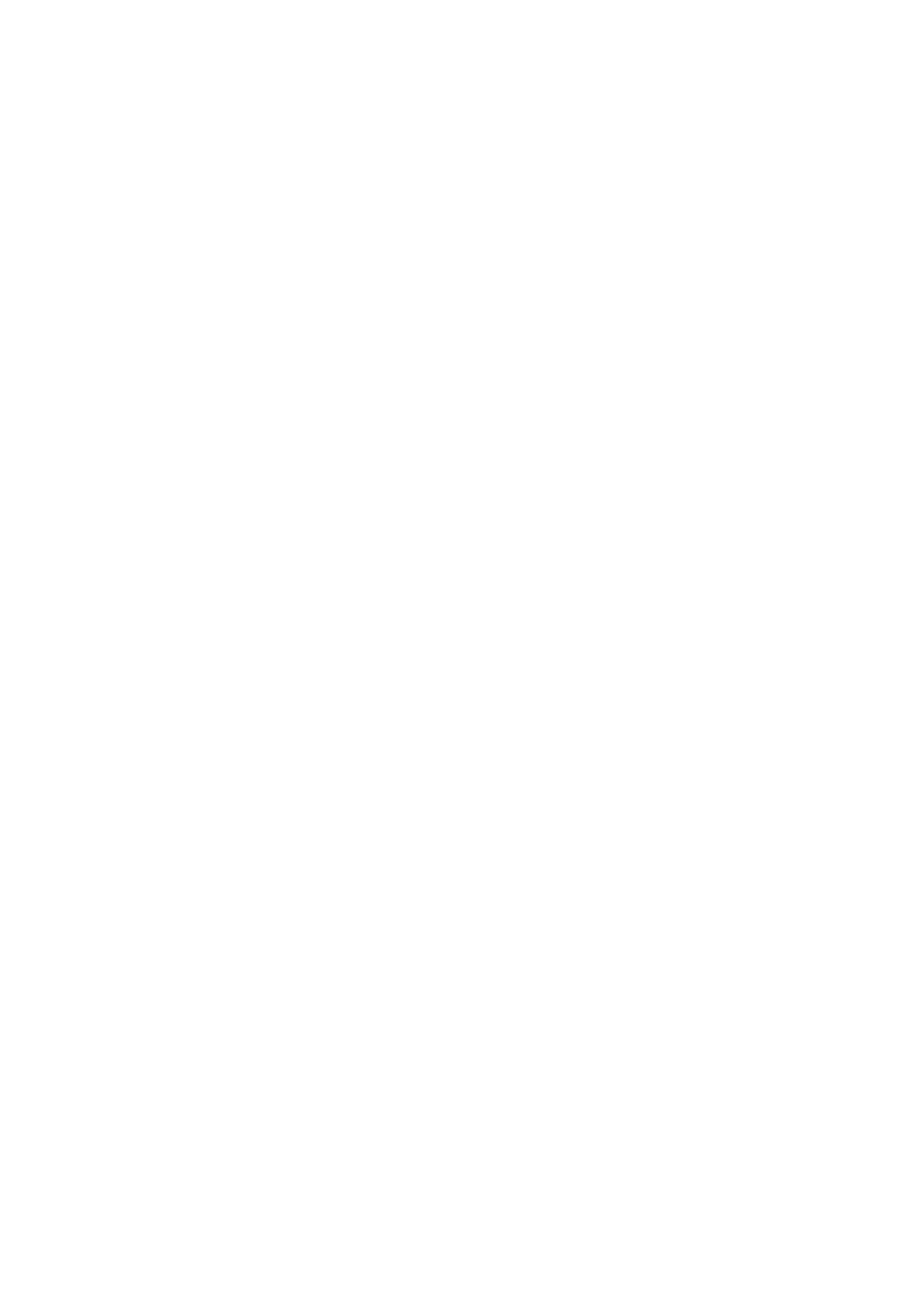# <span id="page-34-1"></span><span id="page-34-0"></span>RELATED WORK

There exist several approaches for plan generation, the most commonly known probably being the STRIPS language [[10](#page-42-8)]. STRIPS is a declarative programming language that enables an agent to do means-end reasoning by stating atomic actions, featuring some conditions. Given a certain goal the STRIPS algorithm generates a sequence of atomic actions that lead to the fulfillment of this goal. With this paper we do not propose an alternative method for planning, but an orthogonal one. By using pre-written plan fragments to reach a certain goal, we do not fully have the means for plan deliberation. In fact, a planning algorithm like STRIPS can provide the input for building up a know-how base.

There is also a wide range of agent architectures that built on the BDI model [[2](#page-42-0), [3](#page-42-1), [22](#page-43-10)]. All these architectures do not inherently support the notion of knowhow nor reasoning about intentions and plan deliberation in the way described here. The system Jason [[3](#page-42-1)], although, allows a simple treatment of revision of plans in the sense, that plan fragments may be added or deleted from the agent program. Nonetheless, we believe that our proposal might by adapted for several agent architectures in order to enrich them with a similar notion of know-how.

Extended logic programming has been extensively used as a language for plan deliberation. For example, in [[17](#page-43-2)] Lifschitz uses extended logic programming in order to to provide solutions for the blocks world problem. In contrast to [[17](#page-43-2)], our use of extended logic programming is much more general, as our algorithm is universal enough to handle a wide range of problems given a suitable know-how base. The system  $K$  [[8](#page-42-6)] also makes use of extended logic programs as representation technique and also features a notion of *reliability* called *secure plans*. But like in other agent systems,  $K$  does not allow the treatment of structural knowledge about planning capabilities as ordinary logical beliefs.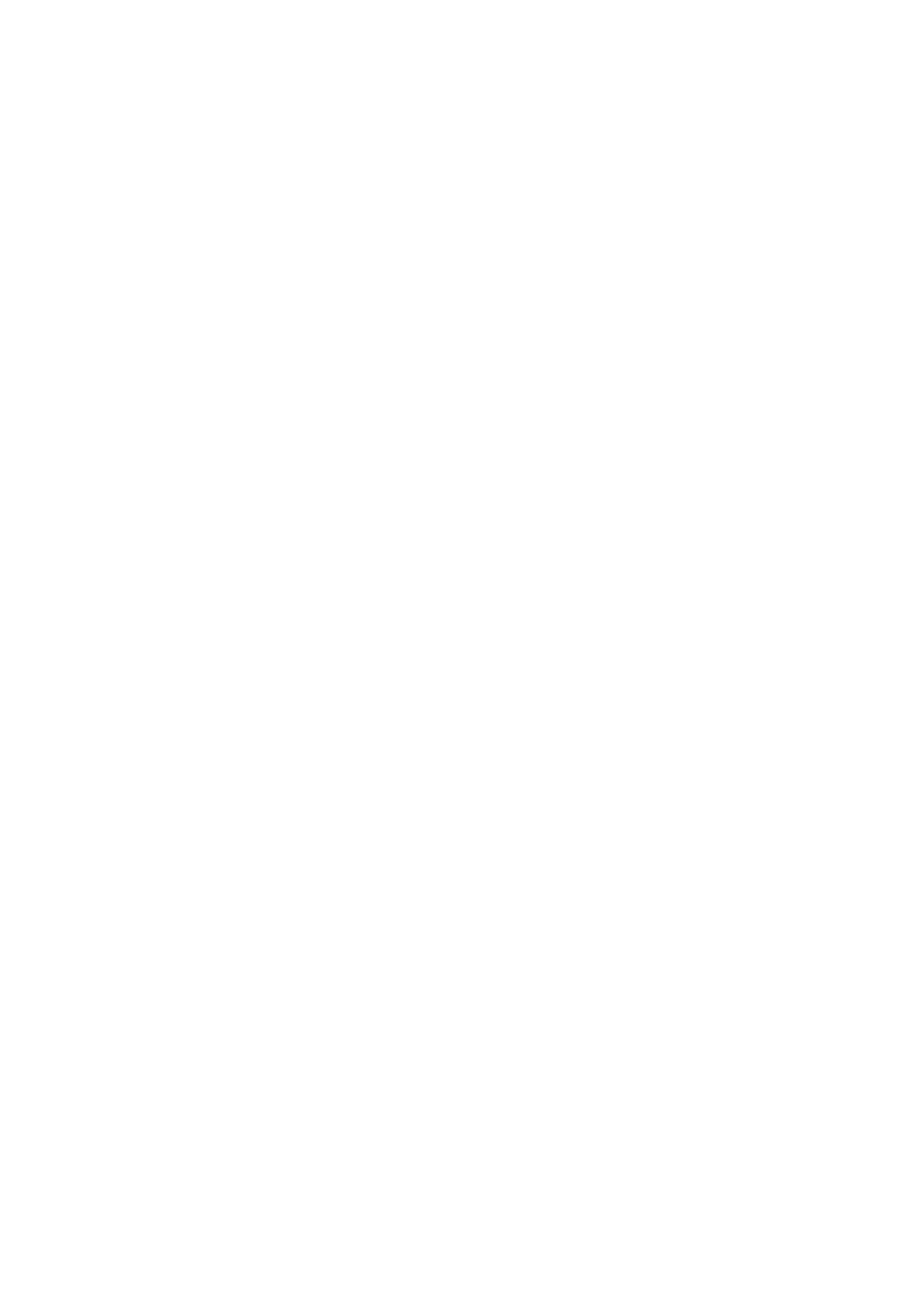<span id="page-36-1"></span><span id="page-36-0"></span>

In this paper we took on the work of Singh on the formalization and representation of know-how and focused on the realization of rational agents that are capable of the representation of and reasoning about their know-how. We formalized an extension of the BDI model for this sake, also including motivations for agents and set know-how apart from common planing approaches by representing know-how as logical beliefs in the mental state of the agent. By doing so, the agent acquires the capability to reason about its current state of plan deliberation within its logical beliefs and enables it to treat this kind of beliefs in the same way as its other beliefs. We presented a realization of know-how and its treatment in logic programming and illustrated the advantages that come with this representation. We see this proposal as a first step to the full support of the notion of know-how [[26](#page-44-3)] in a concrete logic-based agent architecture. This constitutes an enhancement of the agents reasoning capabilities as well as it improves the interplay of the agents components. For future work, we plan to exploit and extend the new possibilities opened by our work in terms of reasoning with and about know-how as well as the further integration of agent components. Also, the notion of motivation has to be elaborated further in order to implement it in an entirely logic-based and practically usable agent architecture as was done here with know-how.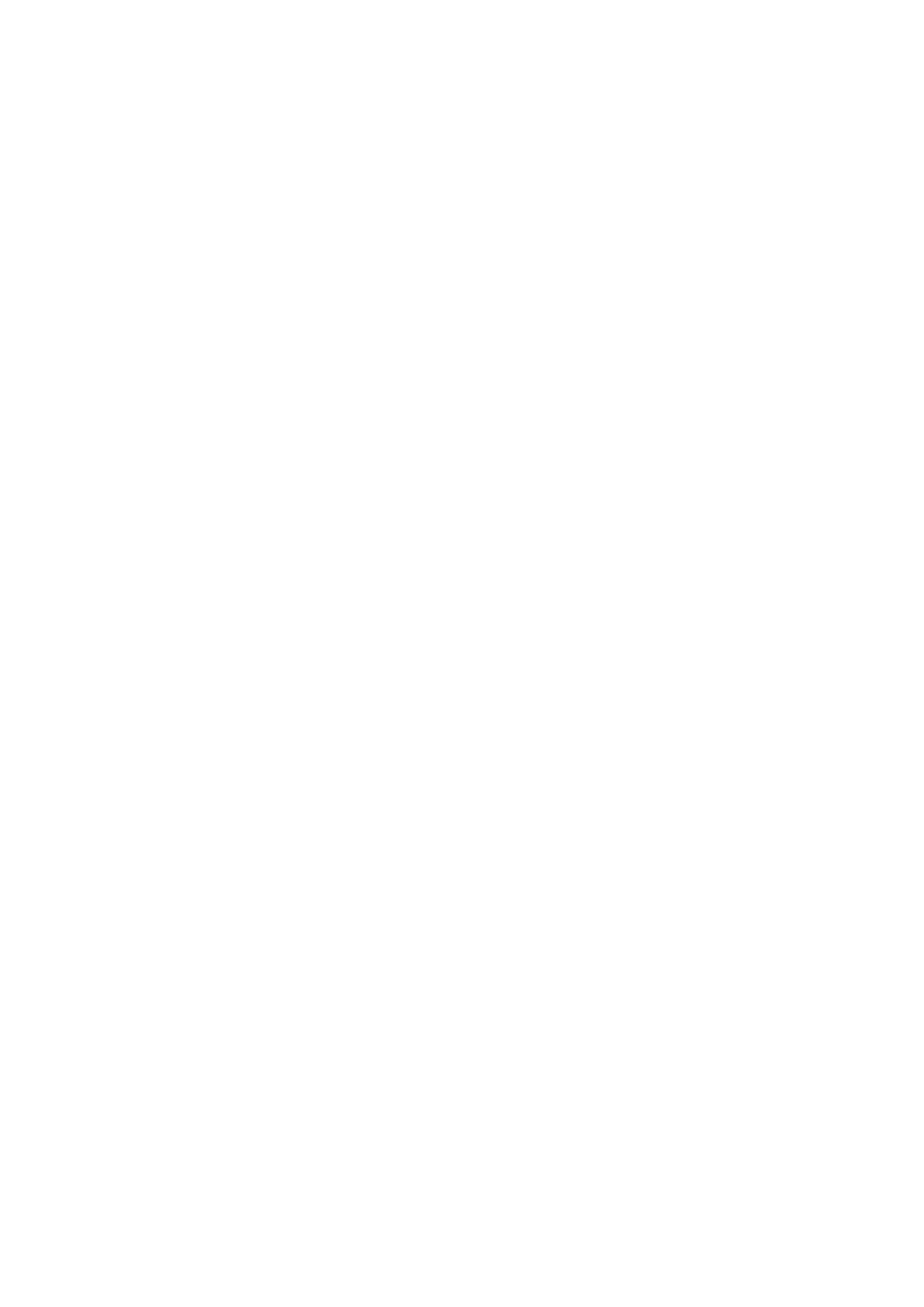<span id="page-38-3"></span><span id="page-38-0"></span>

#### <span id="page-38-1"></span>a.1 using lists in answer set programming

The handling of lists is a key feature in the logic programming language PRO-LOG [[6](#page-42-9)]. In this section, a very restricted form of lists, namely finite non-nested lists where every member does not appear more than once, are incorporated into extended logic programs under the answer set semantics [[12](#page-43-11)]. The approach for integrating lists in extended logic programs presented here is very simple and straightforward. A more sophisticated approach can be found in [[18](#page-43-9)]. There, a general handling of functions in normal logic program is presented. As lists can be represented using functions this approach is also applicable for the handling of lists. The approach also generalizes easy to extended logic programs.

#### <span id="page-38-2"></span>a.1.1 *Syntax*

Let C be a finite set of constant symbols and X resp.  $X_L$  be two disjoint finite sets of variable symbols. Variables in X are called *c-term variables* and stand for the constants appearing in  $\mathcal{C}$ , while variables in  $\mathcal{X}_L$  are called *list variables* and stand for lists (see below). By convention, constant symbols begin with a lowercase letter, while variable symbols begin with an uppercase letter. Here, we only consider a very restricted form of lists, namely lists that do not have lists as members and every element does not appear more than once.

*Definition* 12 (List). The set of *lists*  $\mathbf{L}_{\mathcal{C},\mathcal{X},\mathcal{X}_L}$  for a set of constants  $\mathcal{C}$  and disjoint sets of variables  $X$  and  $X_L$  is recursively defined as follows

- It is  $[] \in L_{\mathcal{C},\mathcal{X},\mathcal{X}_L}$  (the empty list).
- It is  $\mathcal{X}_L \subseteq \mathbf{L}_{\mathcal{C},\mathcal{X},\mathcal{X}_L}$  (list variables).
- If  $L \in L_{\mathcal{C},\mathcal{X},\mathcal{X}_L}$  and  $t \in \mathcal{C} \cup \mathcal{X}$  does not appear in  $L$ , then it is  $[t|L] \in$  $\mathbf{L}_{\mathcal{C},\mathcal{X},\mathcal{X}_L}.$

A list  $[a_1|[a_2|\dots|a_n|]]\dots]$  can also be written as  $[a_1,\dots,a_n]$  which is called the *normalized form*.

*Remark* 1*.* For a finite set of constant symbols C and finite sets of variable symbols  $\mathcal X$  and  $\mathcal X_L$ , the set  $\mathbf{L}_{\mathcal{C},\mathcal{X},\mathcal{X}_L}$  is finite.

*Remark* 2*.* Notice the two distinct meanings of the expressions [*X*|*Y*] and [*X*|[*Y*|[]]]. In both expressions *X* is a c-term variable denoting the first element of the list, i. .e. a member of the list. In the first expression the variable *Y* is a list variable denoting the rest of the list, thus representing a list of its own, while in the second expression  $Y$  is a c-term variable denoting the second element of the list, i. e. a member of the list. As we do not consider nesting of lists in this paper, these two expressions differ fundamentally in their semantics.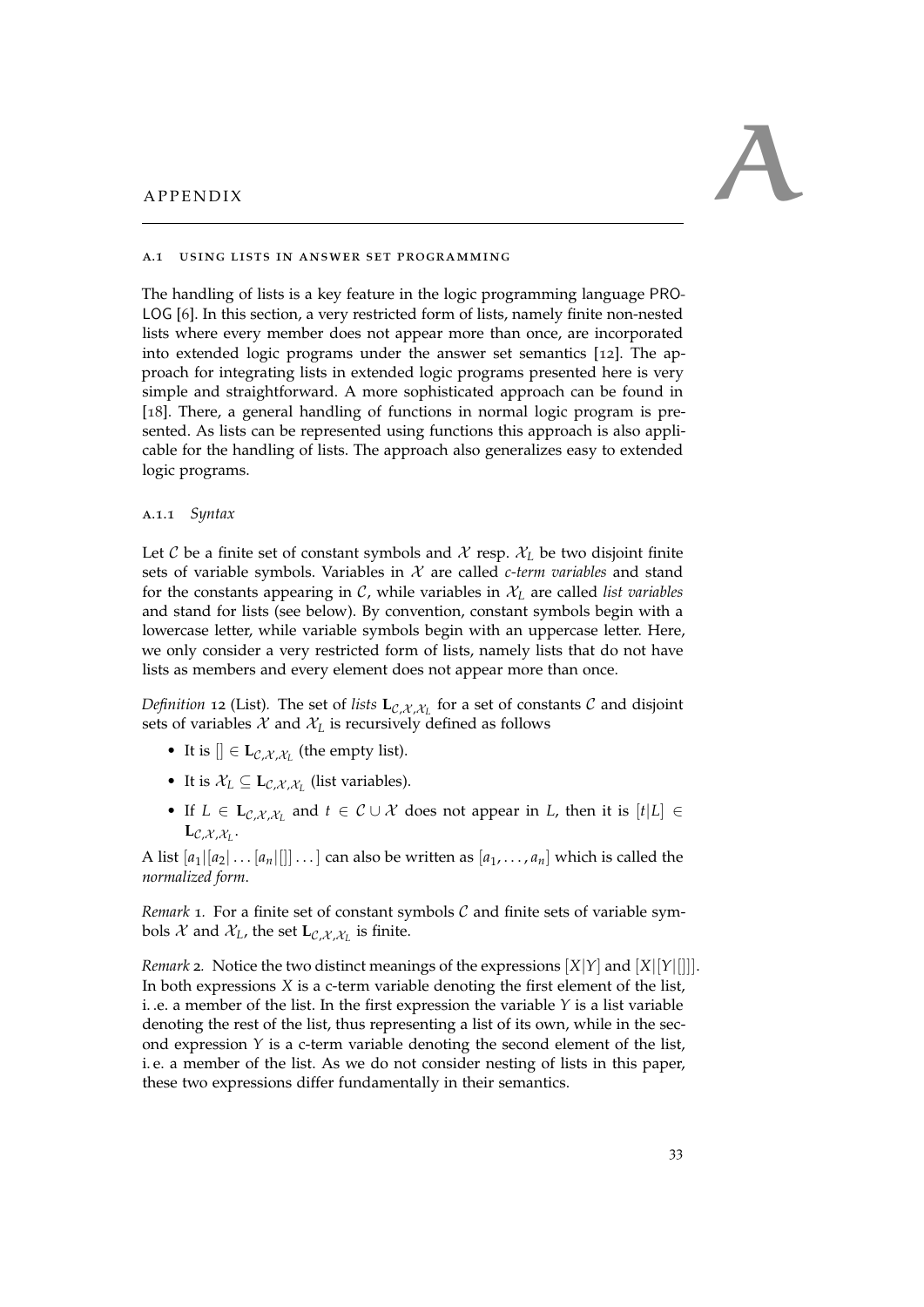#### 34 APPENDIX

A *term* is either a constant symbol  $c \in C$ , a variable symbol  $X \in \mathcal{X} \cup \mathcal{X}_L$  or a list  $l \in L_{\mathcal{C},\mathcal{X},\mathcal{X}_L}$ . An *atom A* is a predicate symbol *P* with arity *n* followed by a sequence of *n* terms enclosed in parentheses. A *literal* is either an atom *A* or a negated atom ¬*A*. A literal *L* is said to be *ground*, if no variable symbol appears in *L* either as a term or as a member of a list. Let not denote the default negation.

*Definition* 13 (Extended logic program with lists)*.* An *extended logic program with lists* – or *program* for short – is a finite set of rules of the form

 $A \leftarrow A_1, \ldots, A_n$ , not  $B_1, \ldots$  not  $B_m$ .

with literals  $A_1A_1, \ldots, A_n, B_1, \ldots, B_m$ .

#### <span id="page-39-0"></span>a.1.2 *Semantics*

Let  $P$  be a program and  $C$  be the set of constants appearing in  $P$  either as a term or as a member of a list. The grounding  $P_g$  of  $P$  is determined by replacing all variable symbols appearing in  $P$  with the constant symbols in  $C$  and the lists in  $\mathbf{L}_{\mathcal{C},\emptyset,\emptyset}$  as follows.

*Definition* 14 (Grounding)*.* Let *P* be a program and C the set of all constants appearing in *P*. The *grounding*  $P_g$  of *P* is obtained by replacing each rule  $r \in P$ with its grounded versions. A *grounded version*  $r'$  of a rule  $r \in P$  is obtained by

- 1. substituting each variable *X* appearing not inside a list in *r* with a term  $t \in \mathcal{C} \cup L_{\mathcal{C}} \otimes \otimes$ ,
- 2. substituting each c-term variable *X* appearing in a list in *r* with a term  $t \in \mathcal{C}$ , and
- 3. substituting each list variable *X* appearing in a list in *r* with a list *l* ∈ **L**C,∅,<sup>∅</sup>

such that every list appearing in  $r'$  is in  $\mathbf{L}_{\mathcal{C},\emptyset,\emptyset}$ .

The last condition in the above definition ensures that all lists appearing in a grounded version r' of a rule r are valid in the sense, that no list member is a list itself and every element does not appear more that once.

*Remark* 3*.* The grounding *P<sup>g</sup>* of a program *P* satisfies the following properties:

- 1.  $P_g$  is finite.
- 2.  $P_g$  does not contain any variable.

*Example* 7*.* Suppose  $C = \{a, b\}$  and consider the rule

 $R(X,[Y|Z]) \leftarrow P(X), Q([Y,a]), R(Z).$ 

In a first step the variable *X* is substituted with a term  $t \in C \cup L_{C,0}$  = {*a*, *b*, [*a*, *b*], [*b*, *a*], [*a*], [*b*], []} yielding among others

$$
R(b, [Y|Z]) \leftarrow P(b), Q([Y, a]), R(Z).
$$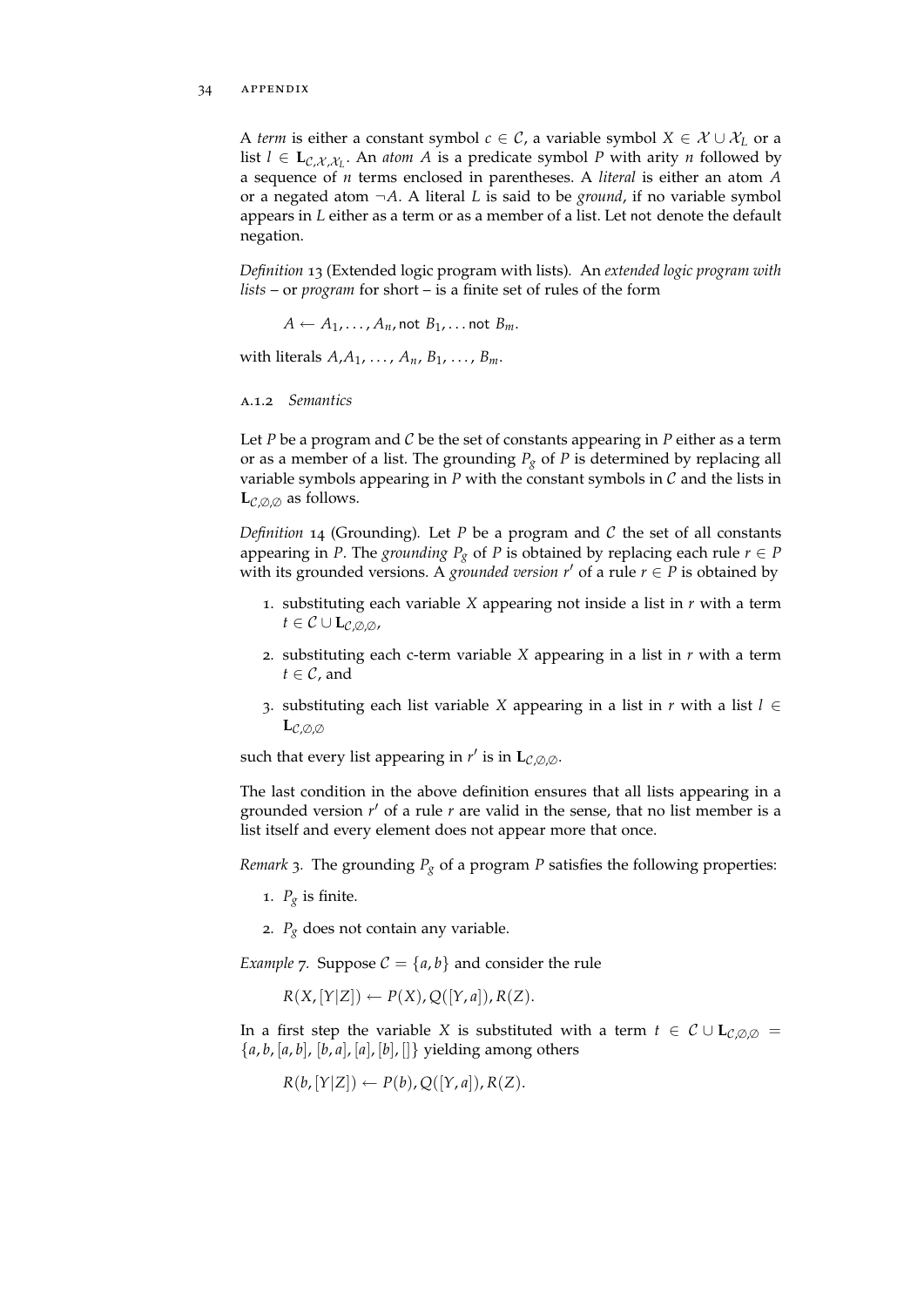Then the c-term variable *Y* is substituted with a term  $t \in C$  yielding  $(t = b)$ 

$$
R(b, [b|Z]) \leftarrow P(b), Q([b, a]), R(Z).
$$

Notice that *Y* cannot be substituted by *a* as this would produce the expression [*a*, *a*] which is not a valid list in our sense. Finally, the list variable *Z* is substituted with a list  $l \in L_{\mathcal{C},\emptyset,\emptyset}$  yielding among others

$$
R(b, [b|[a]]) \leftarrow P(b), Q([b, a]), R([a]).
$$

Notice that in the final step the list variable *Z* cannot be substituted by the list [ $a$ ,  $b$ ] because then the expression  $[b][a, b]$ ] appears in  $r'$  which is not a member of  $\mathbf{L}_{\mathcal{C},\emptyset,\emptyset}$ .

Given the grounding *P<sup>g</sup>* of a program *P* the semantics of *P* is defined via answer sets as for general extended logic programs. For that reason, assume that all lists appearing in  $P_g$  are in normalized form. This can be achieved by a simple preprocessing step.

*Definition* 15 (Reduct)*.* Let *P<sup>g</sup>* be the grounding of a program *P* and let *K* be a set of grounded literals. The *reduct*  $P<sup>K</sup>$  of *P* with *K* is the logic program without default negation given by

$$
P^K = \{ A \leftarrow A_1, \dots, A_n \mid A \leftarrow A_1, \dots, A_n, \text{not } B_1, \dots \text{not } B_m \in P_g,
$$
  

$$
K \cap \{ B_1, \dots, B_m \} = \emptyset \}
$$

*Definition* 16 (Answer set)*.* A set *A* of grounded literals is an *answer set* of a program *P*, iff *A* is the minimal model of *P A*.

For the task of computing the answer sets of the grounded program  $P_g$  lists can be treated as ordinary constant symbols. Thus standard techniques for computing answers sets for extended logic programs can be used to obtain answer sets for extended logic programs with lists.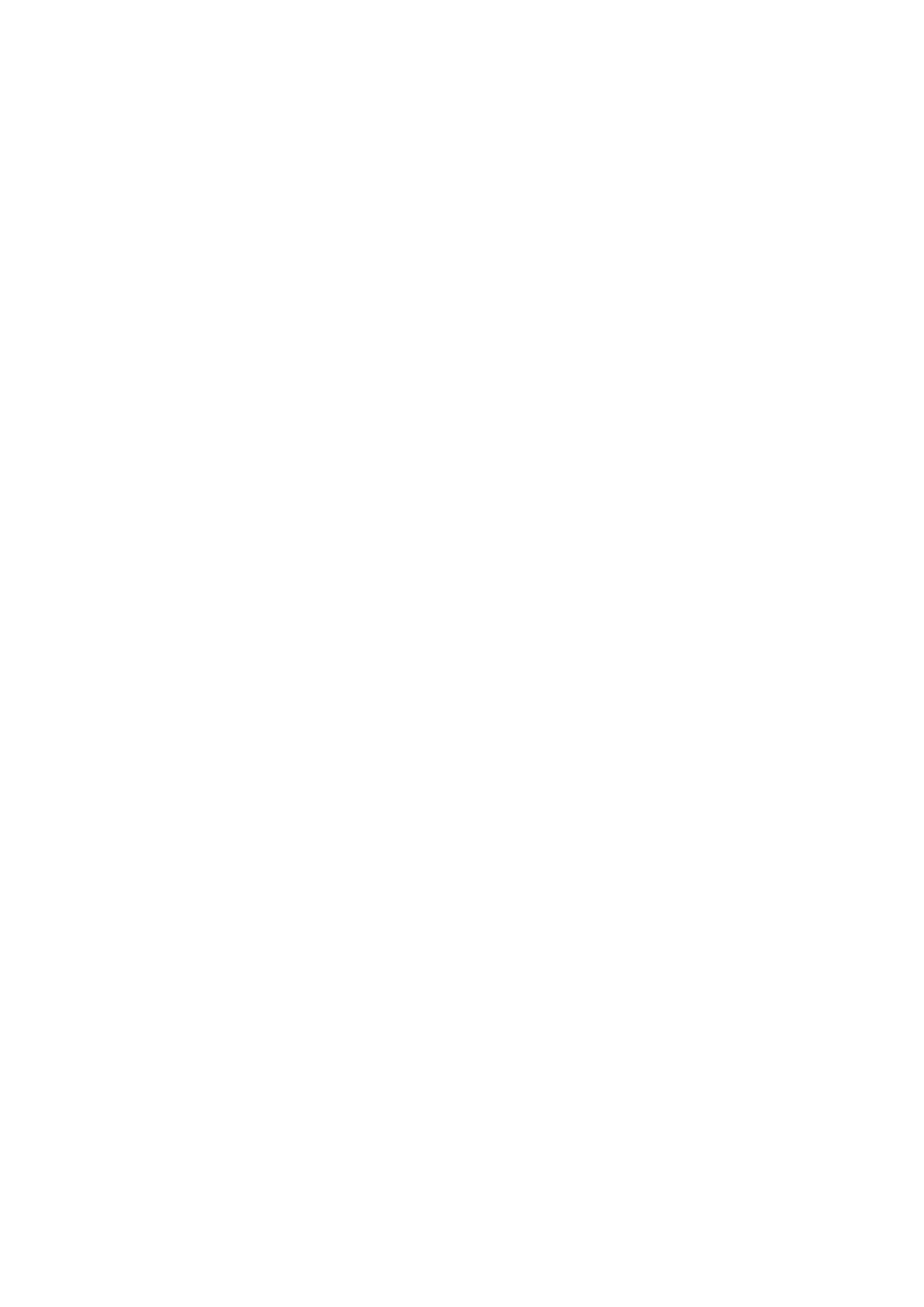- <span id="page-42-3"></span>[1] Jose Julio Alferes, Luis Moniz Pereira, Halina Przymusinska, and Teodor C. Przymusinski. LUPS - A language for updating logic programs. *Artificial Intelligence*, 138(1-2):87–116, June 2002. (Cited on page [4](#page-9-0).)
- <span id="page-42-0"></span>[2] Rafael H. Bordini, Lars Braubach, Mehdi Dastani, Amal El Fallah Seghrouchni, Jorge J. Gomez-Sanz, João Leite, Gregory O'Hare, Alexander Pokahr, and Alessandro Ricci. A survey of programming languages and platforms for multiagent systems. *Informatica*, 30:33–44, 2006. (Cited on pages [1](#page-6-1), [3](#page-8-3), and [29](#page-34-1).)
- <span id="page-42-1"></span>[3] Rafael H. Bordini, Jomi F. Hübner, and Renata Vieira. Jason and the golden fleece of agent-oriented programming. In Rafael H. Bordini, Mehdi Dastani, Jürgen Dix, and Amal El Fallah Seghrouchni, editors, *Multi-Agent Programming Languages, Platforms and Applications*, chapter 1, pages 3–37. Kluwer Academic Publishers, 2005. (Cited on pages [3](#page-8-3), [4](#page-9-0), and [29](#page-34-1).)
- <span id="page-42-2"></span>[4] Michael Brenner. Continual collaborative planning for mixed-initiative action and interaction. In *Proceedings of the 7th International Conference on Autonomous Agents and Multiagent Systems (AAMAS'08)*, pages 1371–1374, 2008. (Cited on page [4](#page-9-0).)
- <span id="page-42-4"></span>[5] Hans Chalupsky, Tim Finin, Rich Fritzson, Don McKay, Stu Shapiro, and Gio Weiderhold. An overview of KQML. Technical report, KQML Adv. Group, 1992. (Cited on page [5](#page-10-2).)
- <span id="page-42-9"></span>[6] Michael A. Covington, Donald Nute, and Andre Vellino. *Prolog Programming in Depth*. Prentice-Hall, Inc., Upper Saddle River, NJ, USA, 1996. (Cited on page [33](#page-38-3).)
- <span id="page-42-7"></span>[7] T. Eiter, W. Faber, C. Koch, N. Leone, and G. Pfeifer. DLV - a system for declarative problem solving. In C. Baral and M. Truszczynski, editors, *Proc. of the 8th Int. Workshop on Non-Monotonic Reasoning*, 2000. (Cited on page [27](#page-32-2).)
- <span id="page-42-6"></span>[8] Thomas Eiter, Wolfgang Faber, Nicola Leone, Gerald Pfeifer, and Axel Polleres. Planning under incomplete knowledge. In *Proc. of the First Int. Conf. on Computational Logic*, number 1861 in LNCS/LNAI, pages 807–821, 2000. (Cited on pages [25](#page-30-2) and [29](#page-34-1).)
- <span id="page-42-5"></span>[9] Thomas Eiter, Michael Fink, Giuliana Sabbatini, and Hans Tompits. Reasoning about evolving nonmonotonic knowledge bases. *ACM Trans. Comput. Logic*, 6(2):389–440, 2005. (Cited on page [8](#page-13-0).)
- <span id="page-42-8"></span>[10] R. E. Fikes and N. J. Nilsson. STRIPS: A new approach to the application of theorem proving to problem solving. *Artif. Intel.*, 2(3-4):189–208, 1971. (Cited on page [29](#page-34-1).)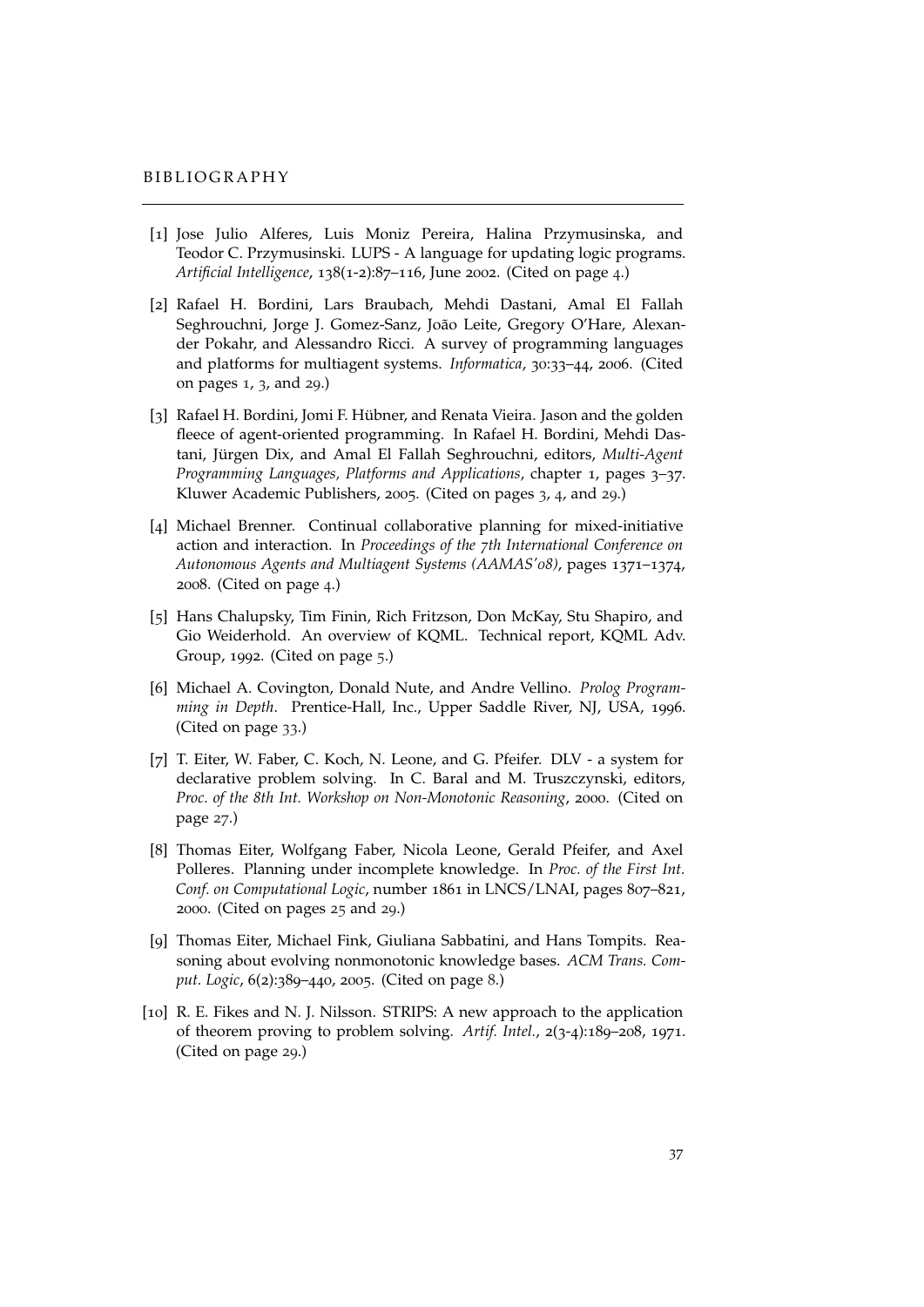- <span id="page-43-11"></span><span id="page-43-10"></span><span id="page-43-9"></span><span id="page-43-8"></span><span id="page-43-7"></span><span id="page-43-6"></span><span id="page-43-5"></span><span id="page-43-4"></span><span id="page-43-3"></span><span id="page-43-2"></span><span id="page-43-1"></span><span id="page-43-0"></span>38 Bibliography
	- [11] M. Gelfond and N. Leone. Logic programming and knowledge representation — the A-Prolog perspective. Artificial Intelligence, 138(1-2):3-38, 2002. (Cited on page [19](#page-24-2).)
	- [12] M. Gelfond and V. Lifschitz. Classical negation in logic programs and disjunctive databases. *New Generation Computing*, 9:365–385, 1991. (Cited on page [33](#page-38-3).)
	- [13] G. Kern-Isberner. *Conditionals in nonmonotonic reasoning and belief revision*. Number 2087 in Lecture Notes in Computer Science. Springer, 2001. (Cited on page [4](#page-9-0).)
	- [14] Patrick Krümpelmann and Gabriele Kern-Isberner. Propagating credibility in answer set programs. In *Proceedings of the 22nd Workshop on (Constraint) Logic Programming (WLP08)*, Dresden, Germany, October 2008. (Cited on pages [4](#page-9-0) and [8](#page-13-0).)
	- [15] Patrick Krümpelmann, Matthias Thimm, Manuela Ritterskamp, and Gabriele Kern-Isberner. Belief Operations for Motivated BDI Agents. In Lin Padgham, David C. Parkes, Joerg P. Müller, and Simon Parsons, editors, *Proceedings of the 7th International Conference on Autonomous Agents and Multiagent Systems (AAMAS 2008)*, pages 421–428, Estoril, Portugal, May 2008. (Cited on pages [1](#page-6-1), [4](#page-9-0), [5](#page-10-2), [8](#page-13-0), and [27](#page-32-2).)
	- [16] Yves Lesperance, Giuseppe De Giacomo, and Atalay Ozgovde. A model of contingent planning for agent programming languages. In *Proceedings of AAMAS'08*, pages 477–484, 2008. (Cited on page [4](#page-9-0).)
	- [17] Vladimir Lifschitz. Answer set programming and plan generation. *Artif. Intel.*, 138(1-2):39–54, June 2002. (Cited on pages [3](#page-8-3), [4](#page-9-0), and [29](#page-34-1).)
	- [18] Fangzhen Lin and Yisong Wang. Answer set programming with functions. In Gerhard Brewka and Jerome Lang, editors, *Proc. of the Eleventh Int. Conf. on Principles of Knowledge Representation and Reasoning*, pages 454–464, 2008. (Cited on pages [19](#page-24-2) and [33](#page-38-3).)
	- [19] M. Luck and M. d'Inverno. Motivated behaviour for goal adoption. In Zhang and Lukose, editors, *Proc. of the 4th Australian Workshop on Distributed Artificial Intelligence*, pages 58–73. Springer, 1998. (Cited on pages [1](#page-6-1) and [7](#page-12-2).)
	- [20] T. J. Norman and D. Long. Goal creation in motivated agents. In M. Wooldridge and N. R. Jennings, editors, *Intelligent Agents: Theories, Architectures, and Languages*, pages 277–290. Springer, 1995. (Cited on page [7](#page-12-2).)
	- [21] G. D. Plotkin. A structural approach to operational semantics. Technical Report DAIMI-FN 19, Department of Computer Science, Aarhus University, Aarhus, Denmark, 1981. (Cited on page [10](#page-15-1).)
	- [22] Alexander Pokahr, Lars Braubach, and Winfried Lamersdorf. Jadex: A short overview. In *Main Conference Net.ObjectDays 2004, AgentExpo*, 2004. (Cited on pages [27](#page-32-2) and [29](#page-34-1).)